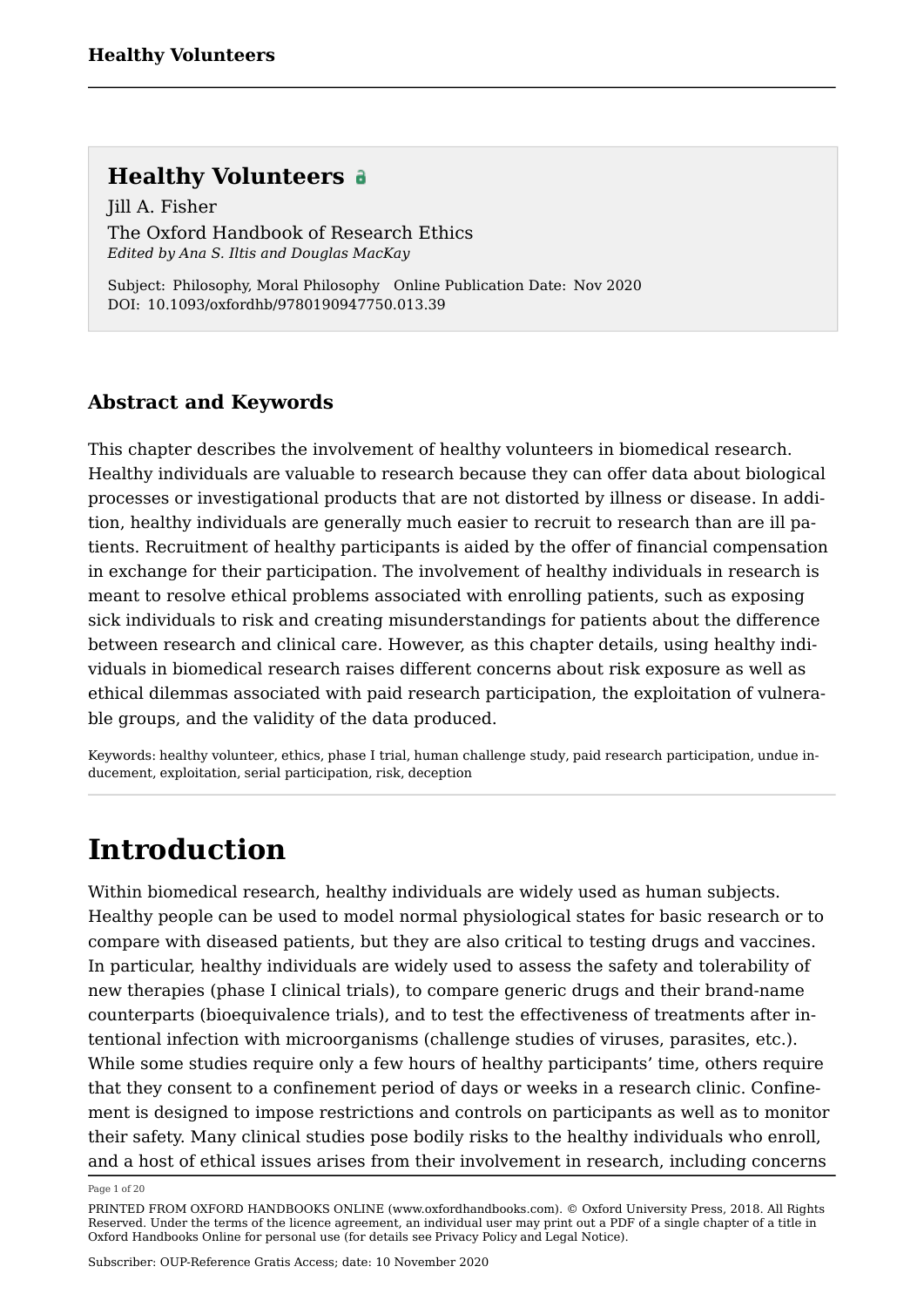about undue inducement and exploitation. This chapter details why healthy individuals are valuable to biomedical research, why they enroll in studies, and the ethical problems that healthy volunteer research is meant to solve as well as the ethical issues that plague their research involvement. This chapter particularly focuses on phase I clinical trials in which healthy volunteers are used to test new drugs.

## **Why Are Healthy People Used in Biomedical Research?**

There are at least three reasons why investigators choose to enroll healthy participants in biomedical research. First, investigators claim that healthy participants can provide clearer data about an investigational treatment because they have no underlying illness to create ambiguity in trial results. Specifically, for studies measuring the safety profile of a drug where the purpose of the study is to collect data on adverse effects, healthy participants may provide better information about which physiological changes—or symptoms and medical events—are caused by that drug (Sommer et al. [2010](#page-16-0)). A second, and related, reason that investigators choose to use healthy participants is that they believe that the risk of testing an investigational therapy is minimized compared to enrolling "affected" patients (Griffin, Posner, and Barker [2013](#page-13-0)). The idea here is that healthy individuals are better able to withstand temporary physiological changes, such as impaired kidney or liver function, whereas patients might experience serious complications from as-yet-unknown risks of a new therapy. A third reason propelling investigators to use healthy participants is that recruitment is far easier and faster for these studies compared to enrolling participants who have the illness targeted by the investigational therapy (Sommer et al. [2010\)](#page-16-0). Not only does quicker accrual of participants serve investigators, but it also can help to shorten the clinical development timeline of a novel therapy, which means it could potentially (if proven sufficiently safe and efficacious) reach the market and patients sooner (Fisher [2007b](#page-12-0)). Thus, in addition to scientific reasons to design studies using healthy participants, there are economic incentives to do so.

At the same time, there are limits to what can be learned from using healthy participants in clinical research (Talbot and Stephens [2004](#page-16-1)). For safety trials, healthy individuals can provide preliminary information about the action of a drug. However, because of the wellcontrolled nature of these studies, the number and magnitude of adverse events are much lower than they would be among the population at large, particularly compared to patients (Corrigan [2002b](#page-11-0)). Moreover, healthy male participants often significantly outnumber female participants (Chen et al. [2018;](#page-11-1) Jain, Cottingham, and Fisher [2020](#page-14-0)). This is because many healthy volunteer trials exclude or restrict the participation of women of childbearing potential. Such restrictions are designed to limit the possibility that a fetus could be exposed to the investigational therapy (Corrigan [2002a\)](#page-11-2), $1$  but the absence of women from these trials means that sex-based differences of a therapy's safety or tolerability cannot be assessed as part of healthy volunteer trials (Mazure and Jones [2015](#page-15-0)). Thus, when it comes to the safety of new drugs and vaccines, additional data must be col

<span id="page-1-0"></span>Page 2 of 20

PRINTED FROM OXFORD HANDBOOKS ONLINE (www.oxfordhandbooks.com). © Oxford University Press, 2018. All Rights Reserved. Under the terms of the licence agreement, an individual user may print out a PDF of a single chapter of a title in Oxford Handbooks Online for personal use (for details see [Privacy Policy](https://global.oup.com/privacy) and [Legal Notice\)](https://www.oxfordhandbooks.com/page/legal-notice).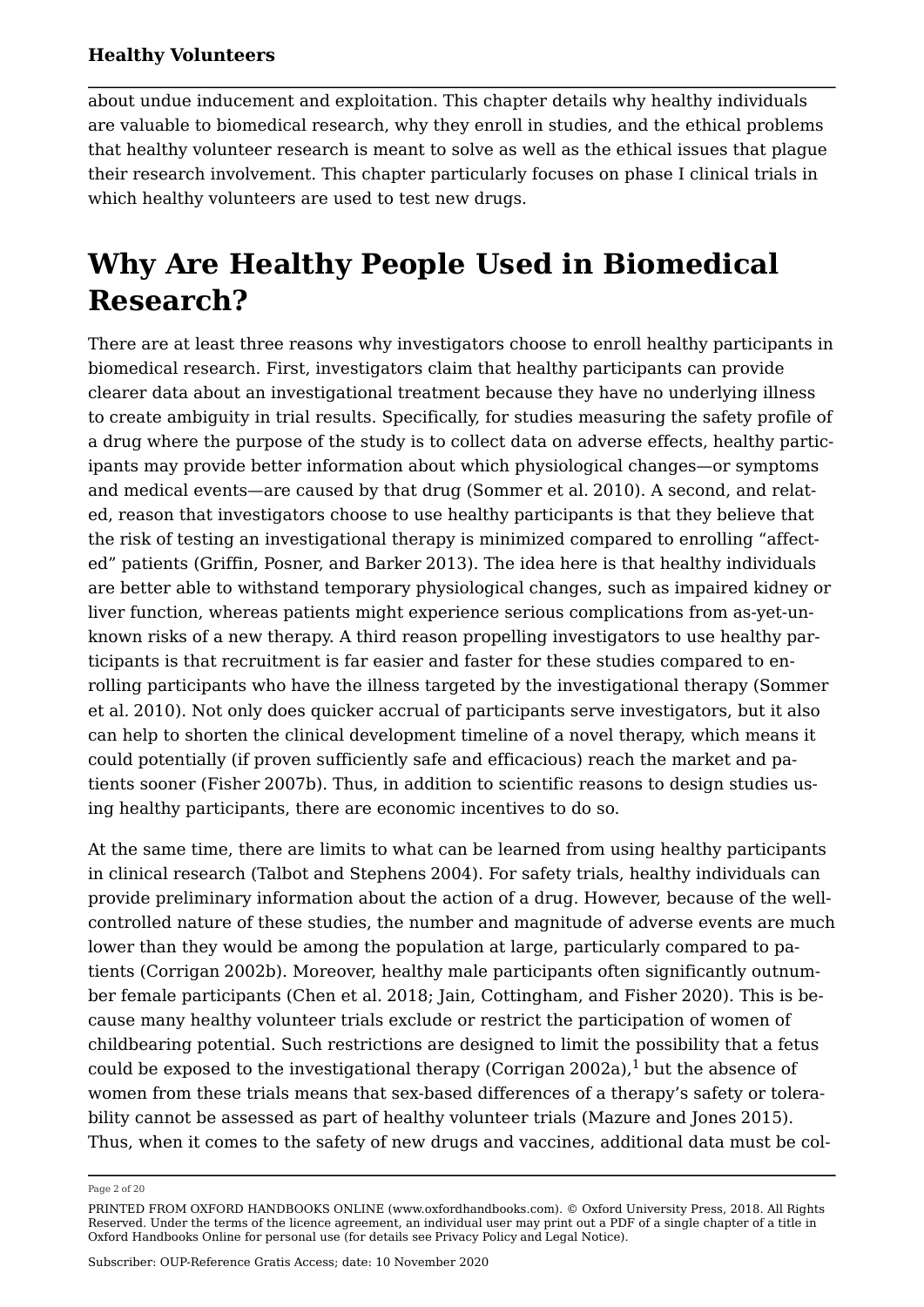lected through further studies that are conducted on patients instead of healthy participants.

# **Why Do Healthy People Enroll in Biomedical Research?**

Healthy individuals can derive no medical benefit from their research participation (by virtue of being healthy), so they are typically offered financial compensation to incentivize their study enrollment. Nevertheless, participants are often referred to as healthy "volunteers" to emphasize their informed and non-coerced research involvement, but given that volunteering is generally assumed to be unpaid, the term can be critiqued as a misnomer (Elliott and Abadie [2008](#page-12-1)). Indeed, some clinical trials offer thousands of dollars and can provide a significant source of individuals' income (Abadie [2010;](#page-10-0) Camporesi and McNamee [2014;](#page-10-1) Fisher [2020\)](#page-12-2). Healthy participants are more likely to receive large sums when they are required to spend all or part of a study confined to a research facility, such as for phase I trials (Edelblute and Fisher [2015](#page-12-3)). Beyond financial motivations to enroll, empirical studies of healthy volunteers have shown that individuals perceive other benefits from their trial enrollment, including the opportunity to learn more about and promote their health, develop friendships, and contribute to science and/or society (Fisher et al. [2018](#page-13-1); Kraft et al. [2019;](#page-14-1) Stunkel and Grady [2011](#page-16-2)).

The extant literature on healthy people who enroll in medical research has largely focused on those who are so-called professional participants in the United States (e.g., Abadie [2010;](#page-10-0) Elliott [2008;](#page-12-4) Weinstein [2001](#page-17-1)). Considerable evidence suggests that US clinical research depends on "repeat" or "serial" participants to fill healthy volunteer trials (Fisher [2015a](#page-12-5), [2015b](#page-12-6); Tishler and Bartholomae [2003](#page-17-2)). For these individuals, their motivation is to use clinical trial compensation as their sole or primary source of income (Johnson [2016\)](#page-14-2). In addition to providing financial support, individuals who pursue clinical trials full-time often do so because they value the flexibility and lifestyle that this economic opportunity provides, particularly by allowing them to avoid working 9-to-5 jobs (Fisher et al. [2018](#page-13-1)). Paid research participation is a form of independent contract work, but healthy participants are not classified as workers (Fisher [2019\)](#page-12-7). Some bioethics commentators have argued that clinical trial participation should not be considered equivalent to work (e.g., McNeill [1997](#page-15-1); Różyńska [2018](#page-16-3); Stones and McMillan [2010](#page-16-4)), whereas others have advocated for treating participation as work in order to provide participants with the protections afforded by occupational health and safety laws, as well as access to workers' compensation should participants be harmed by the research (e.g., Lemmens and Elliott [1999](#page-15-2), [2001](#page-15-3); Abadie [2019](#page-10-2); Malmqvist [2019\)](#page-15-4).

Another reason why the field of bioethics has focused on professional participants is that many such healthy volunteers are known to prioritize their own financial gain over the scientific purpose of clinical trials (Abadie [2010](#page-10-0)). Participants are supposed to observe a "washout period" between clinical trials, but some healthy volunteers lie about their last study in order to enroll in their next study faster and thereby make more money from tri

Page 3 of 20

PRINTED FROM OXFORD HANDBOOKS ONLINE (www.oxfordhandbooks.com). © Oxford University Press, 2018. All Rights Reserved. Under the terms of the licence agreement, an individual user may print out a PDF of a single chapter of a title in Oxford Handbooks Online for personal use (for details see [Privacy Policy](https://global.oup.com/privacy) and [Legal Notice\)](https://www.oxfordhandbooks.com/page/legal-notice).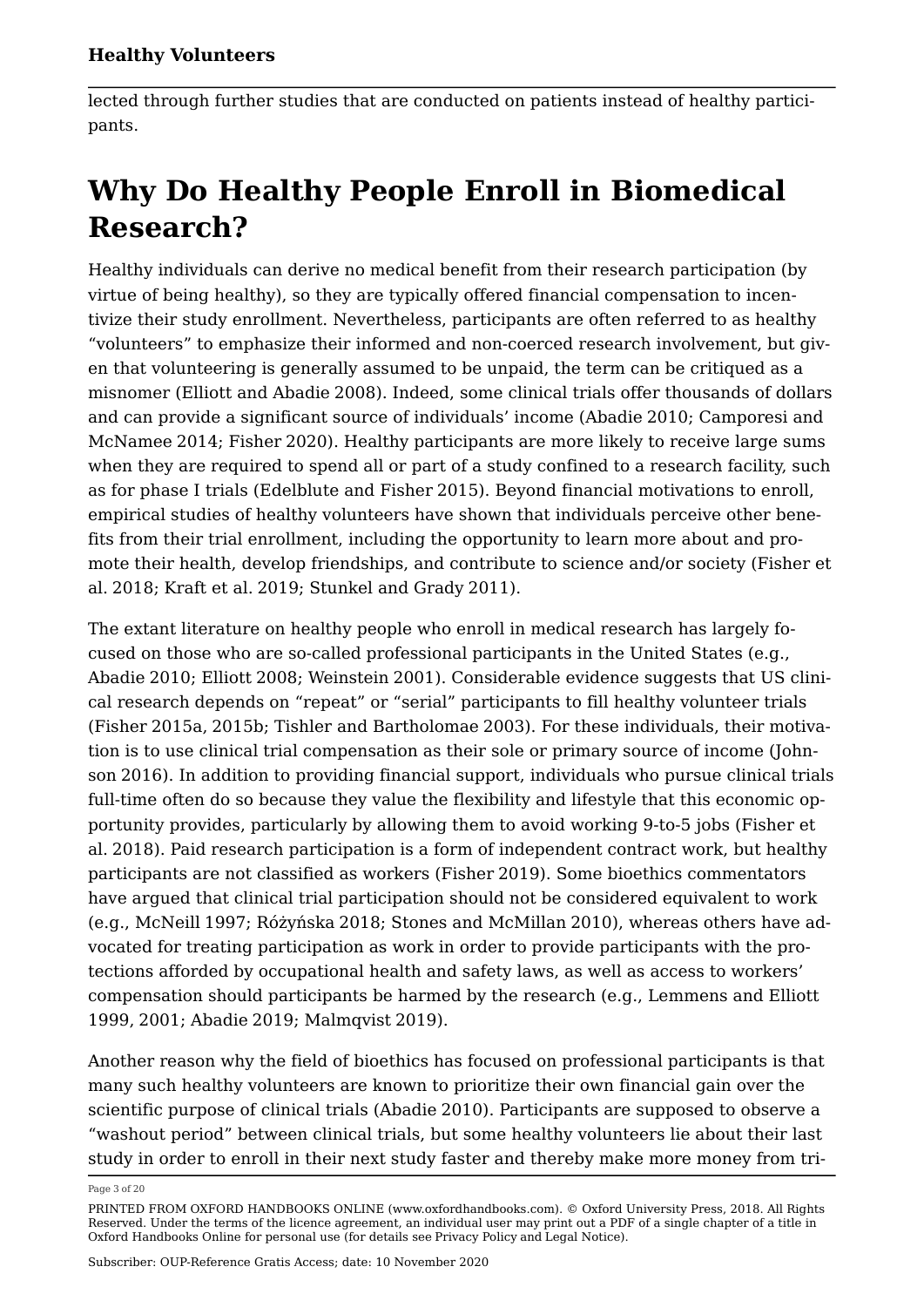als in a shorter amount of time (Edelblute and Fisher [2015\)](#page-12-3). Participants can do this in the United States because there is no single centralized database that tracks clinical trial enrollment (Kupetsky-Rincon and Kraft [2012](#page-14-3); Resnik and Koski [2011\)](#page-16-5). Additionally, serial participants engage in other forms of rule-breaking, such as failing to observe trial restrictions on their diet and exercise; and they also jeopardize trials by failing to report symptoms or medical events they experience during clinical trials (Fisher [2020](#page-12-2); Monahan and Fisher [2015](#page-15-5); Walker, Cottingham, and Fisher [2018](#page-17-3)). These behaviors have led some commentators to refer to participants as "deceptive" or "subversive" (Dresser [2013](#page-11-3); Dickert [2013;](#page-11-4) Devine et al. [2013;](#page-11-5) Resnik and McCann [2015](#page-16-6)). Yet, the extent to which professional participants routinely undermine trials is unknown, and some empirical research suggests that some, if not many, participants are committed to following trial protocols to deliver good data to investigators (McManus and Fisher [2018;](#page-15-6) Zvonareva et al. [2019](#page-17-4)).

Regardless of the frequency of any single individual's enrollment in research, participation as a healthy volunteer appears to be profoundly shaped by social and economic inequalities (Fisher [2020](#page-12-2)). Despite assumptions that these participants are largely drawn from student populations, this has become less often the case as clinical trials are increasingly conducted not at universities but at private, commercial research clinics (Fisher [2009](#page-12-8)). While students might still make up the majority of healthy participants at universities where imaging and human infection ("challenge") studies are done (Bijker, Sauerwein, and Bijker [2016](#page-10-3); McNeil [2017\)](#page-15-7), phase I and bioequivalence drug trials more commonly enroll members of the community at large. In the United States, healthy volunteers in investigational-drug trials are typically racial and ethnic minorities (Fisher and Kalbaugh [2011;](#page-13-2) Grady et al. [2017](#page-13-3)). US African Americans and Hispanics experience more difficulty securing and maintaining stable, well-paid jobs as a result of unequal education and employment opportunities, racism, and discrimination (Kalleberg [2011](#page-14-4); Thernstrom and Thernstrom [2009\)](#page-16-7). For some members of these social groups, financial precarity makes clinical trial participation seem like the best choice to make ends meet despite the risks (Cottingham and Fisher [2016](#page-11-6); Monahan and Fisher [2020;](#page-15-8) Williams and Fisher [2018\)](#page-17-5). Thus, it is important to underscore that financial motivations to enroll in research differ depending on the healthy person's social and economic position, which consequently might determine whether that person should be perceived as vulnerable in the context of research (Fisher [2013](#page-12-9)).

### **What Are the Ethical Justifications for Using Healthy Volunteers in Research?**

Although healthy participants are exposed to risk without the possibility of personal medical benefit, investigators and research ethics boards often argue that it is *more* ethical to do research on healthy volunteers than on patients. One such reason returns to the issue that investigators believe that healthy individuals' bodies are less vulnerable to harm compared to those of patients (Griffin, Posner, and Barker [2013](#page-13-0)). From this standpoint, the use of healthy volunteers protects patients from research harms, and this reasoning

Page 4 of 20

PRINTED FROM OXFORD HANDBOOKS ONLINE (www.oxfordhandbooks.com). © Oxford University Press, 2018. All Rights Reserved. Under the terms of the licence agreement, an individual user may print out a PDF of a single chapter of a title in Oxford Handbooks Online for personal use (for details see [Privacy Policy](https://global.oup.com/privacy) and [Legal Notice\)](https://www.oxfordhandbooks.com/page/legal-notice).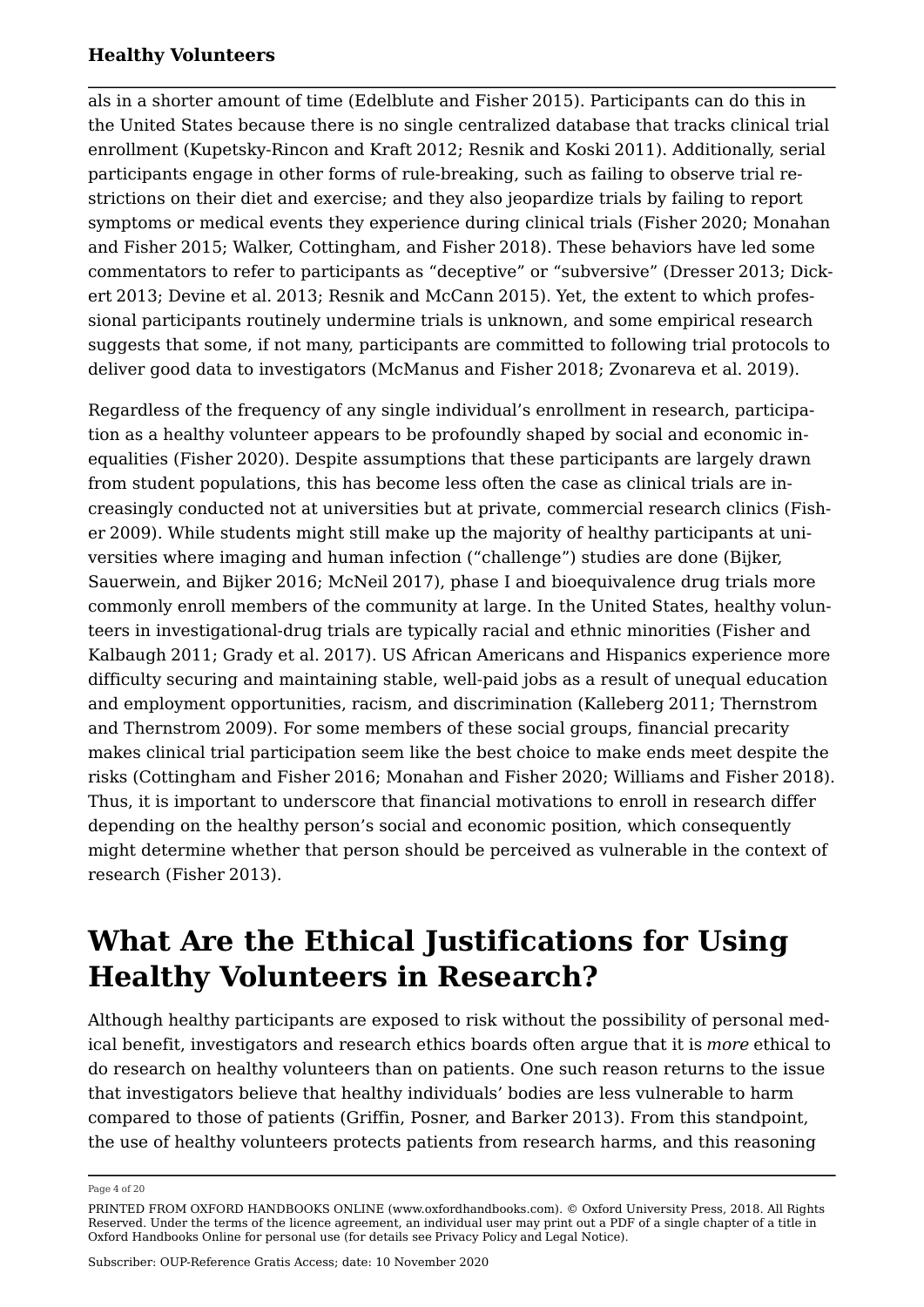has parallels with narratives of why nonhuman animal research must be done prior to any human testing (see also Fisher and Walker [2019](#page-13-4)). Healthy volunteers, therefore, are constructed as serving as more robust—and therefore ethically appropriate—research subjects to investigate unknown safety concerns that might emerge.

<span id="page-4-0"></span>Additionally, some researchers subscribe to the view that when a treatment's efficacy is not the purpose of a trial, it would be a misuse of patients to enroll them in that type of clinical research (e.g., Sommer et al. [2010\)](#page-16-0). The logic of this perspective rests on patients being a scarce resource and that enrolling them in one trial effectively eliminates them from another. Thus, enrolling patients in safety trials could potentially make it more diffi-cult to secure participants for efficacy trials.<sup>[2](#page-17-6)</sup> From an ethics perspective, then, one could argue that the use of healthy volunteers helps to ensure that patients are enrolled in research when they are most needed, which could result in therapies getting to the market faster. In other words, this view creates a participant division of labor in research, in which patients should be enrolled in clinical research that actually has the potential for direct medical benefit rather than for nontherapeutic, safety trials. However, subscribing to this ethical rationale depends on a holistic accounting of clinical research in which different groups of participants' relative value to the research enterprise needs to be leveraged to achieve the most ethical result.

Another ethical justification for using healthy volunteers in research is that they are very unlikely to suffer from a therapeutic misconception. Recall that such a misunderstanding of the research means that someone falsely believes that they will benefit medically from their trial participation (Appelbaum and Lidz [2008](#page-10-4)). Ample empirical research has demonstrated how patients are likely to interpret their research involvement as a form of treatment (e.g., Henderson et al. [2006](#page-13-5); Dresser [2002](#page-11-7)). Such therapeutic misconceptions are particularly troubling for clinical research that cannot benefit the participants, such as when the trials are designed to test a product's safety and tolerability (Resnik [2001](#page-16-8)). Likewise, patients might be under the impression that their own physicians recommend a clinical trial as their best treatment option, rather than perceiving the possibility that their providers have a financial conflict of interest in enrolling patients as participants (Klein and Fleischman [2002](#page-14-5)). To avoid the possibility of a therapeutic misconception in such trials, healthy volunteers might be positioned as the ideal participants. Without an illness or disease for which they are seeking treatment, healthy volunteers understand that the clinical trial is not aimed at providing medical treatment or improving their health. To the extent that this means that healthy volunteers are better informed about the potential benefits (or lack thereof) of their participation, their involvement in research can resolve some ethical concerns that emerge.

Page 5 of 20

PRINTED FROM OXFORD HANDBOOKS ONLINE (www.oxfordhandbooks.com). © Oxford University Press, 2018. All Rights Reserved. Under the terms of the licence agreement, an individual user may print out a PDF of a single chapter of a title in Oxford Handbooks Online for personal use (for details see [Privacy Policy](https://global.oup.com/privacy) and [Legal Notice\)](https://www.oxfordhandbooks.com/page/legal-notice).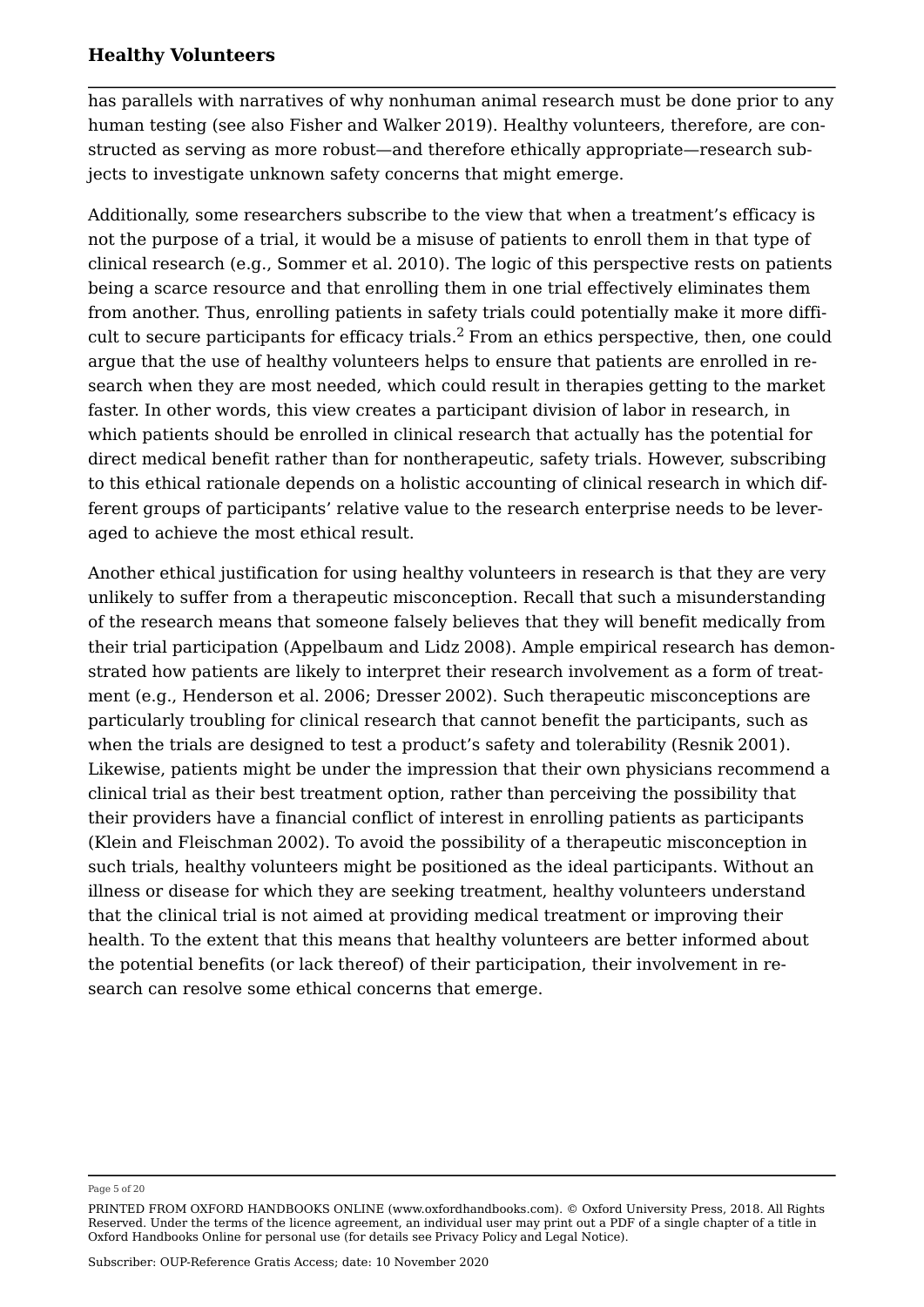## **What Are the Ethical Concerns Associated with Using Healthy Volunteers in Research?**

Despite any ethical rationales for using healthy volunteers in biomedical research, there are also serious ethical issues that emerge from their involvement in research. Four such concerns regularly discussed in the literature involve exposure to risk, undue inducement, exploitation, and invalid trial data. Although these ethical concerns potentially arise in all clinical research, the use of healthy volunteers triggers dilemmas that differ from research on patient populations.

Risk of research participation is a tricky issue in healthy volunteer research. Risks to participants of all research must be appropriate and minimized through the research design, but no clinical trials, including those using healthy volunteers, are completely risk-free (Chapman [2011](#page-11-8)). Ethics boards are charged with determining that the risk–benefit ratio justifies the research, wherein the risk is typically to the participants themselves while the benefits might not be for the individuals enrolled but for society more generally (Faden and Beauchamp [1986\)](#page-12-10). Additionally, US regulation prohibits ethics boards from considering financial compensation as a "benefit" that can justify or offset risk (US Food and Drug Administration [2018\)](#page-17-7). From an ethical standpoint, this is an important aspect of the review of research protocols; otherwise, any risk might be deemed appropriate provided research participants were sufficiently compensated financially. Despite this perspective on formal research benefits, participants themselves indeed engage in their own risk–benefit analysis to determine whether financial compensation is worth the risk (or inconvenience) of research enrollment (Fisher, Monahan, and Walker [2019](#page-13-6); Kraft et al. [2019](#page-14-1)). Nonetheless, other factors must be in place to balance the risks and benefits of healthy volunteer research.

Given that healthy volunteers cannot themselves benefit medically, how can risks be judged appropriate in this type of biomedical research? Risks are typically minimized through trial designs that emphasize a conservative approach to exposing healthy volunteers to risk. Specifically, in drug trials, the protocols often utilize a dose-escalation design that establishes starting doses of the investigational drug at levels deemed to be pharmacologically inert, and subsequently higher doses of the drug are administered only after investigators have judged the lower doses to have been safe for participants. In some first-in-human trials, investigators also employ "sentinel" dosing in which only a single participant receives the investigational drug (and a second participant receives a placebo) to ensure that no unexpected and life-threatening responses to a drug could occur to an entire cohort of participants (van Gerven and Bonelli [2018\)](#page-17-8). Beyond dosing, the restrictions on healthy volunteers' activities also contribute to minimizing their risk. As already stated, confinement in a research clinic is a key component in managing risk to healthy volunteers (Karakunnel et al. [2018](#page-14-6)). Confining participants is particularly important in human challenge studies (when healthy participants are intentionally exposed to a microorganism) because they can be monitored during the study but also managed to

Page 6 of 20

PRINTED FROM OXFORD HANDBOOKS ONLINE (www.oxfordhandbooks.com). © Oxford University Press, 2018. All Rights Reserved. Under the terms of the licence agreement, an individual user may print out a PDF of a single chapter of a title in Oxford Handbooks Online for personal use (for details see [Privacy Policy](https://global.oup.com/privacy) and [Legal Notice\)](https://www.oxfordhandbooks.com/page/legal-notice).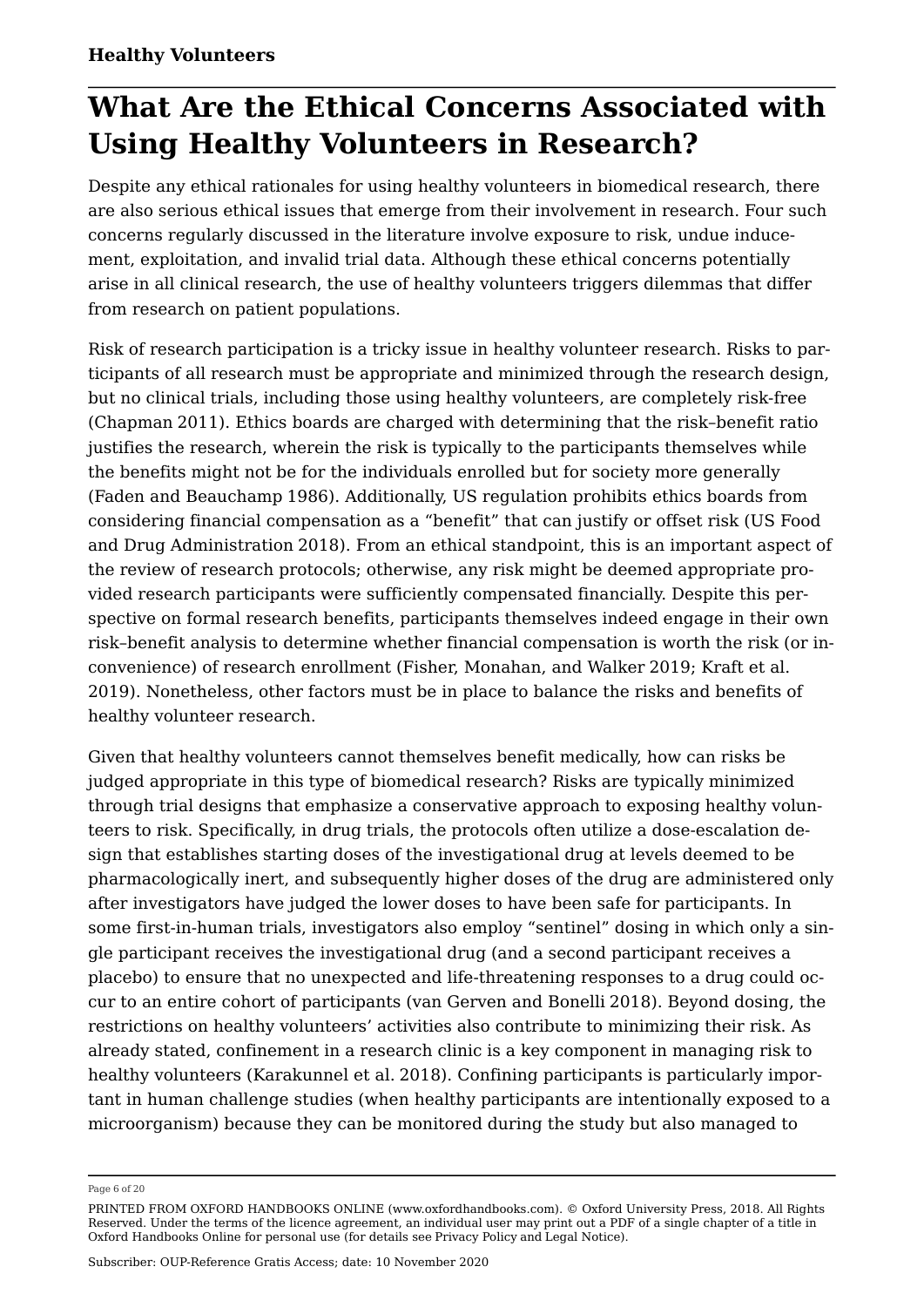avoid infecting others by not allowing participants to be among the population at large until it is safe to resume their normal routines (Bijker, Sauerwein, and Bijker [2016\)](#page-10-3).

Healthy volunteer clinical trials are largely thought to be very safe. Specifically, metaanalyses of phase I drug trials on healthy volunteers have shown that adverse events are quite common (occurring in roughly 65% of participants) but that only 1%–4% of these adverse events are deemed serious (Sibille et al. [1998;](#page-16-9) Johnson et al. [2016;](#page-14-7) Emanuel et al. [2015](#page-12-11)). Further, most adverse events are short-term and resolve without any medical intervention on the part of the investigators. Despite these trials' safety record, death and severe injury to healthy volunteers remain possibilities. At least three deaths have occurred since the turn of the century. In 2001, Ellen Roche, a 24-year-old, died in an asthma-related study at Johns Hopkins University (Kolata [2001\)](#page-14-8). Then in 2004, Traci Johnson, a 19-year-old, committed suicide during an antidepressant study at Eli Lilly's Indianapolis research clinic (Harris [2004](#page-13-7)). More recently, Guillaume Molinet, a 49-year-old, was declared brain-dead after participating in a 2016 analgesic study in Rennes, France (Hawkes [2016](#page-13-8)). That same clinical trial also resulted in the long-term neurological impairment of three other healthy volunteers. Another dramatic case of injury to healthy volunteers occurred in London in 2006 when six participants nearly died from a minute dose of an investigational immunotherapeutic drug that unexpectedly caused rapid multiple organ failure (Wood and Darbyshire [2006](#page-17-9)). The London trial led to the European Union adopting new safety measures for clinical trials, including requirements to conduct sentinel dosing for first-in-human trials (van Gerven and Bonelli [2018](#page-17-8)), but the death and injuries in France indicate that research tragedies happen even with these additional safeguards in place. The death of and/or long-term harm to healthy volunteers is a particularly fraught ethical concern because these research participants accept bodily risks without the possibility of direct medical benefits.

<span id="page-6-0"></span>Another important part of the question about risk to healthy participants pertains to whether serial participation may produce long-term health effects. Unlike existing metaanalyses that seek to determine how risky individual phase I trials typically are, there have been no empirical studies examining how ongoing enrollment for months, years, or even decades might affect participants' health. Moreover, there is consensus that risk might be exacerbated when participants fail to follow trial protocols, but investigators have been shown to be complicit in healthy volunteers' rule-breaking, for example, by allowing participants to enroll in trials when they suspect they have not observed washout periods.[3](#page-18-0) Yet, the importance of strictly following the research protocols is unclear for determining how and when participants might be increasing their risk of being harmed. To date, no investigations have tied the incidence and/or prevalence of adverse events to various forms of rule-breaking in which healthy volunteers might engage.<sup>[4](#page-18-1)</sup> Thus, for some segment of healthy volunteers, the risks of their participation in biomedical research might be more significant than for individuals who enroll in only one single trial and observe all the protocol restrictions.

<span id="page-6-1"></span>Page 7 of 20

PRINTED FROM OXFORD HANDBOOKS ONLINE (www.oxfordhandbooks.com). © Oxford University Press, 2018. All Rights Reserved. Under the terms of the licence agreement, an individual user may print out a PDF of a single chapter of a title in Oxford Handbooks Online for personal use (for details see [Privacy Policy](https://global.oup.com/privacy) and [Legal Notice\)](https://www.oxfordhandbooks.com/page/legal-notice).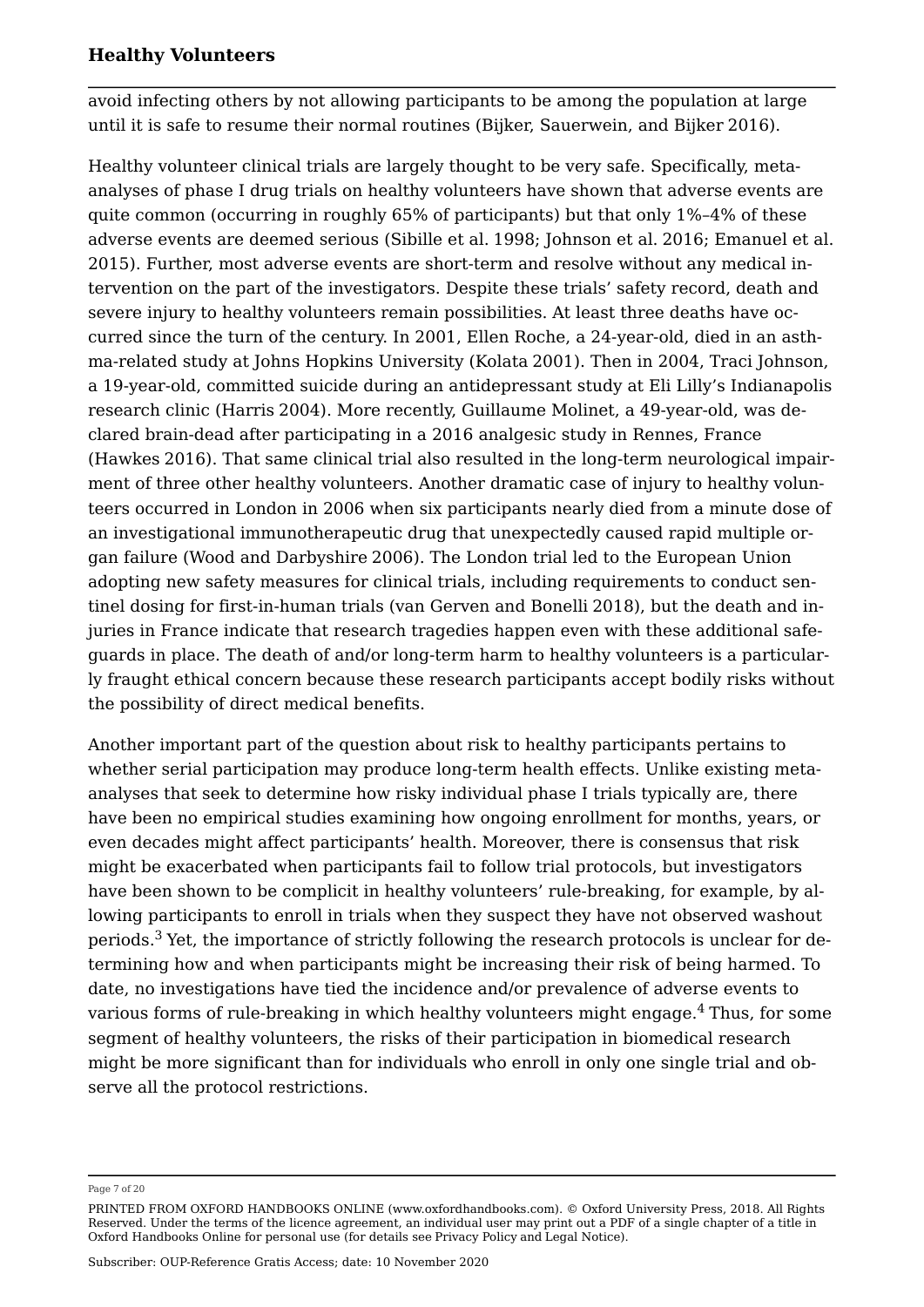Related to questions of risk are ethical concerns over undue inducement in healthy volunteer research. Undue inducement has been taken up in more detail elsewhere in this volume (see [Phillips\)](https://www.oxfordhandbooks.com/DocumentId/oxfordhb-9780190947750-e-15), but healthy volunteer research proves a particularly vexing context for ensuring that participants' decisions to enroll have not been unduly influenced by incentives. Specifically, the concern about undue inducement is that participants will be unable to evaluate appropriately the risks of research because of their desire to receive whatever has been offered to them in exchange for their participation (Halpern et al. [2004;](#page-13-9) Grady [2005](#page-13-10)). In the case of healthy volunteers, the inducement would almost always be the offer of financial compensation. What makes the determination of "undue" versus "appropriate" inducement so difficult in the context of healthy volunteer research is that the amount at which someone's decision to enroll might be inappropriately swayed will vary based on their social and economic context (Gelinas et al. [2018\)](#page-13-11). In other words, a set amount of money does not have the same value to everyone to whom it is offered. Because of this, scholars have also voiced concern that by setting compensation too low, investigators might largely avoid undue inducement, but they will end up enrolling only the lowest-income individuals, for whom smaller stipends are nonetheless attractive (Dunn and Gordon [2005\)](#page-12-12). In other types of biomedical research, investigators could choose to avoid the ethical dilemma altogether by not offering any form of payment or compensation for participation or by keeping the amount at a level that merely reimburses people for expenses they incur (e.g., travel to the clinic). However, healthy volunteer trials are largely believed to *require* financial compensation to get anyone to enroll. When the research relationship is predicated on the inducement offered, it becomes all the more difficult to find the line at which a certain dollar amount alters someone's ability to judge the risks.

There is a lack of consensus in the bioethics literature about undue inducement in healthy volunteer research. Empirical research has certainly confirmed that participants are motivated to enroll by the offer of money, but existing studies offer less conclusive evidence about when and how people's decision-making might be distorted by the compensation. On the one hand, some studies seem to confirm that participants do not appropriately account for risks when offered large amounts of financial compensation. For example, a study found that healthy volunteers exhibited "poor quality decision making" about a clinical trial, and the authors attributed that finding to the financial compensation (Rabin and Tabak [2006\)](#page-16-10). Another study underscored that healthy volunteers might disregard study risks when they feel that the risk of not earning any income is the greater threat in their life (Cottingham and Fisher [2016](#page-11-6)). On the other hand, studies have also found that healthy volunteers appear to be well informed about and quite rational about research risks. A survey conducted by Grady and colleagues ([2017](#page-13-3)) found that healthy volunteers ranked risks as more important than the amount of money offered when making enrollment decisions for phase I trials. That study's findings also indicated that healthy volunteers can and do "shop around" for a clinical trial based on myriad factors, including risk (Grady et al. [2017;](#page-13-3) see also Fisher, Monahan, and Walker [2019\)](#page-13-6). Thus, evidence about the extent to which monetary compensation can serve as an undue inducement for healthy volunteers is mixed.

Page 8 of 20

PRINTED FROM OXFORD HANDBOOKS ONLINE (www.oxfordhandbooks.com). © Oxford University Press, 2018. All Rights Reserved. Under the terms of the licence agreement, an individual user may print out a PDF of a single chapter of a title in Oxford Handbooks Online for personal use (for details see [Privacy Policy](https://global.oup.com/privacy) and [Legal Notice\)](https://www.oxfordhandbooks.com/page/legal-notice).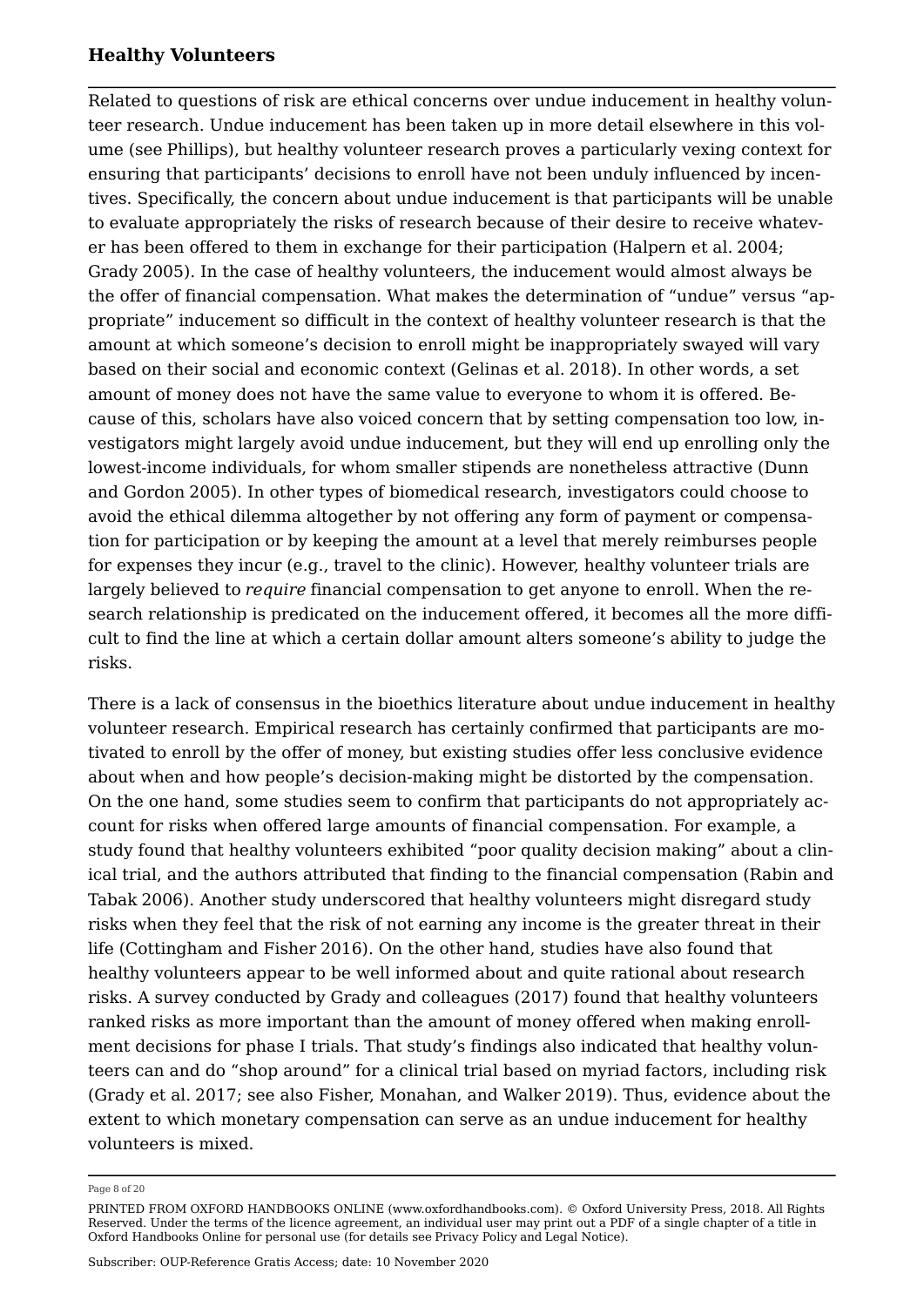A complementary ethical issue surrounding payment for research participation involves concern about exploitation (Phillips [2011\)](#page-15-9). By keeping payment low, investigators and ethics boards may be contributing to the exploitation of the most economically disadvantaged groups (Iltis [2009](#page-14-9); Largent and Lynch [2017](#page-14-10)). Evaluating exploitation depends, in part, on whether the people who bear the burdens of research are able to reap its benefits. In the case of biomedicine, those with the fewest economic resources are also unlikely to have access to the best healthcare. This is all the more true in a country like the United States that does not have universal healthcare and where the cost of medical therapies such as pharmaceuticals is extraordinarily high, even for those individuals who have private insurance (Fisher [2009](#page-12-8)). Yet, because healthy individuals do not need access to medical interventions, there is no easy fix to this issue.<sup>[5](#page-18-2)</sup>

<span id="page-8-0"></span>Not all commentators agree that all forms of exploitation in research are equally unethical. For example, Wertheimer ([1999](#page-17-10)) developed the concept of "mutually advantageous exploitation" to illustrate how there are circumstances in which research participants can still benefit from what could be classified as exploitative research. From his perspective, it is more acceptable to allow exploitation in these cases because the exploited receive something they would not otherwise. Applying this to healthy volunteer research, one could argue that the biomedical research enterprise is not responsible for the profound economic inequalities that can be said to create willing participants (Fisher [2007b](#page-12-0)), so the offer of monetary compensation has a net benefit of contributing to their well-being. This framing of mutually advantageous exploitation is even persuasive to research participants (Walker, Cottingham, and Fisher [2018\)](#page-17-3). While many healthy volunteers are critical of the enormous profits that pharmaceutical companies make from products that depend upon research participants' contribution to drug development, they often also feel as though the monetary compensation largely benefits them (Fisher [2020\)](#page-12-2). They might also argue that they should be paid more for their participation, but they feel better off for the opportunity to enroll in research. However, there are social justice concerns that emerge when certain demographic groups—such as racial and ethnic minorities—are disproportionately used in research with few direct benefits to them (Fisher [2007a](#page-12-13)).

The topic of how much healthy volunteers—or any research participants—*should* get paid is quite fraught. As should now be clear, investigators are asked to thread the needle between undue inducement, on the one hand, and exploitation, on the other (Phillips [2011](#page-15-9)). Payments are often based on what appears to be the going rate for research participation in a specific locale (Dickert and Grady [1999](#page-11-9)). This could ultimately be arbitrary or based on finding the lowest rates possible that will not impede recruitment. Other payment models include paying people according to their own hourly wages, thereby creating a scale that would offer different levels of compensation to participants in the same study based on their individualized income (Dickert and Grady [1999\)](#page-11-9). Healthy volunteer trials often commonly include "completion bonuses" that incentivize participants' retention in a study by withholding a sizeable portion of the compensation and giving it only to those participants who complete all the study visits (Largent and Lynch [2019\)](#page-14-11). Despite the large amount of ink that bioethics scholars have spilled on the topic of payment for re

Page 9 of 20

PRINTED FROM OXFORD HANDBOOKS ONLINE (www.oxfordhandbooks.com). © Oxford University Press, 2018. All Rights Reserved. Under the terms of the licence agreement, an individual user may print out a PDF of a single chapter of a title in Oxford Handbooks Online for personal use (for details see [Privacy Policy](https://global.oup.com/privacy) and [Legal Notice\)](https://www.oxfordhandbooks.com/page/legal-notice).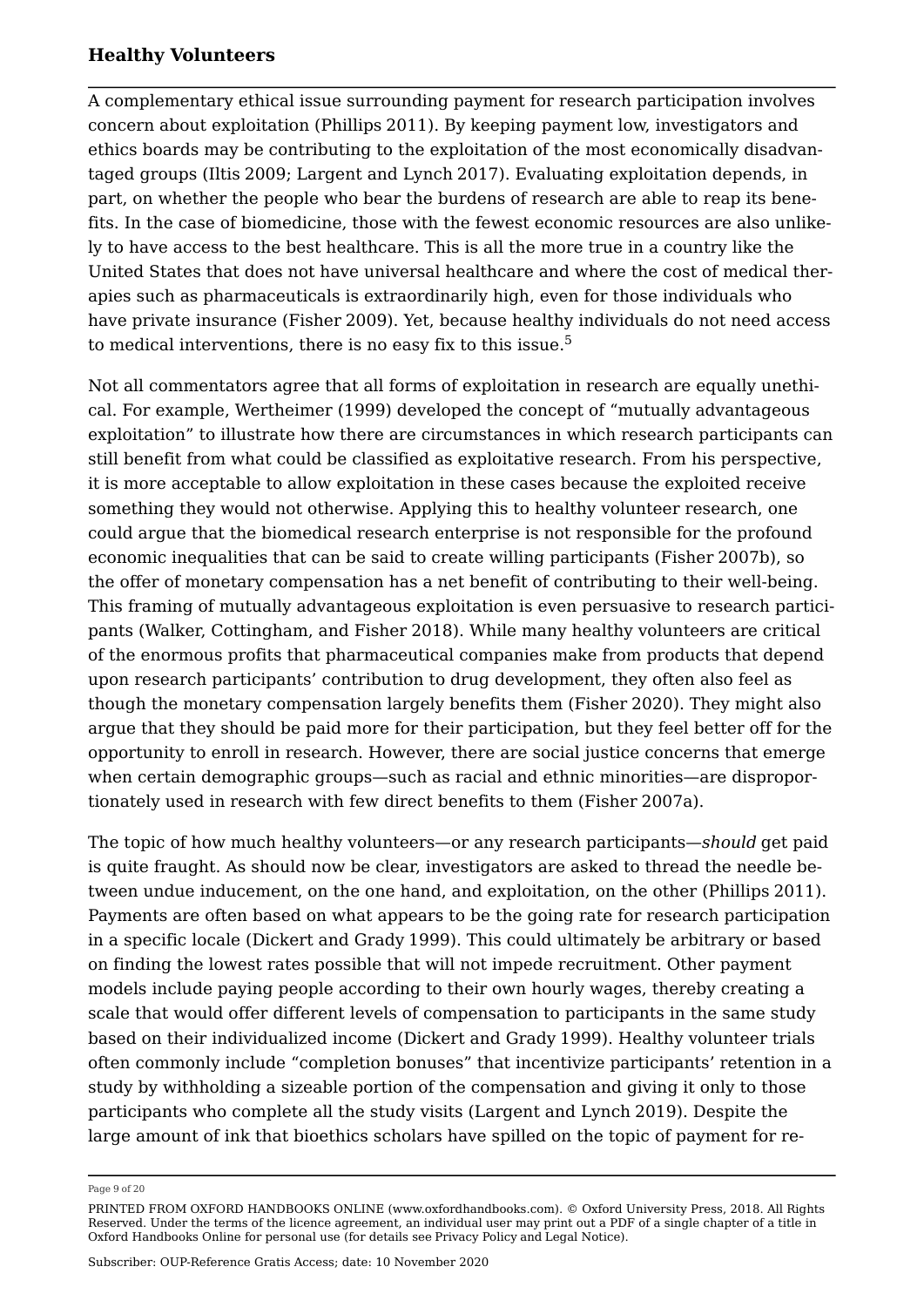search, there remains no consensus around or persuasive position on what is a truly fair way to compensate participants for their involvement in research.

Although payment—and its ties to undue inducement and exploitation—is one of the primary ethical concerns that emerges in healthy volunteer clinical trials, it tends to overshadow equally important and complementary problems that are endemic to this type of biomedical research. Empirical studies have uncovered instances in which participants' powerlessness to set the terms of the exchange in research leads to ethically problematic treatment of healthy volunteers (Johnson [2016;](#page-14-2) Walker, Cottingham, and Fisher [2018](#page-17-3)). As one such example in phase I trials, clinics typically overenroll healthy volunteers. The clinics' aim is to ensure that they have the total number of participants needed for a study, so they guard against individuals' exercising their right to decline participation after they consent but before the trial begins, as well as against evidence that not all participants will pass the slew of medical check-in tests that would qualify them for the study (e.g., blood pressure readings, kidney and liver function tests, illicit drug screen, etc.). However, healthy volunteers' participation commitments can include taking time off of work for the entire confinement period or traveling hundreds or thousands of miles to the research clinic, yet they still risk being told that they are not needed for the study (Fisher [2020](#page-12-2)). There is no right to participate in research only to decline participation, but when healthy volunteers are told they are not needed because the clinic has overenrolled the study, this situation advantages the research clinics at the expense (sometimes quite literally) of the participants (Walker, Cottingham, and Fisher [2018](#page-17-3)). Thus, research participation includes many burdens that have received much less ethical analysis than the question of payment or health risks.

A final ethical issue raised in the literature concerns the validity of results from clinical trials using healthy volunteers. As already touched upon briefly, there are limits to how well healthy bodies can provide relevant data about drug safety for diseased populations (Fisher [2020](#page-12-2)). More concerning is the possibility that serial participants are unrepresentative of the general population either because they have been exposed to a range of investigational products or because those who continue to enroll have a higher tolerance for or less sensitivity to novel chemical compounds (Sibille et al. [1998](#page-16-9)). Beyond the physiological features of healthy volunteers, when those "subversive subjects" lie about their medical histories, prior clinical trial enrollment, and experiences of adverse events, the resulting clinical trial data are thrown into doubt (Dresser [2013;](#page-11-3) Resnik and McCann [2015](#page-16-6)). The validity of the data produced using healthy volunteers is an ethical issue because there might be increased risk to patients from these products once they are available on the market. Emphasizing the seriousness of this issue is the frequency with which postmarketing safety problems emerge once patients are prescribed new drugs (Downing et al. [2017;](#page-11-10) Pinnow et al. [2018](#page-15-10)).[6](#page-18-3)

<span id="page-9-0"></span>Page 10 of 20

PRINTED FROM OXFORD HANDBOOKS ONLINE (www.oxfordhandbooks.com). © Oxford University Press, 2018. All Rights Reserved. Under the terms of the licence agreement, an individual user may print out a PDF of a single chapter of a title in Oxford Handbooks Online for personal use (for details see [Privacy Policy](https://global.oup.com/privacy) and [Legal Notice\)](https://www.oxfordhandbooks.com/page/legal-notice).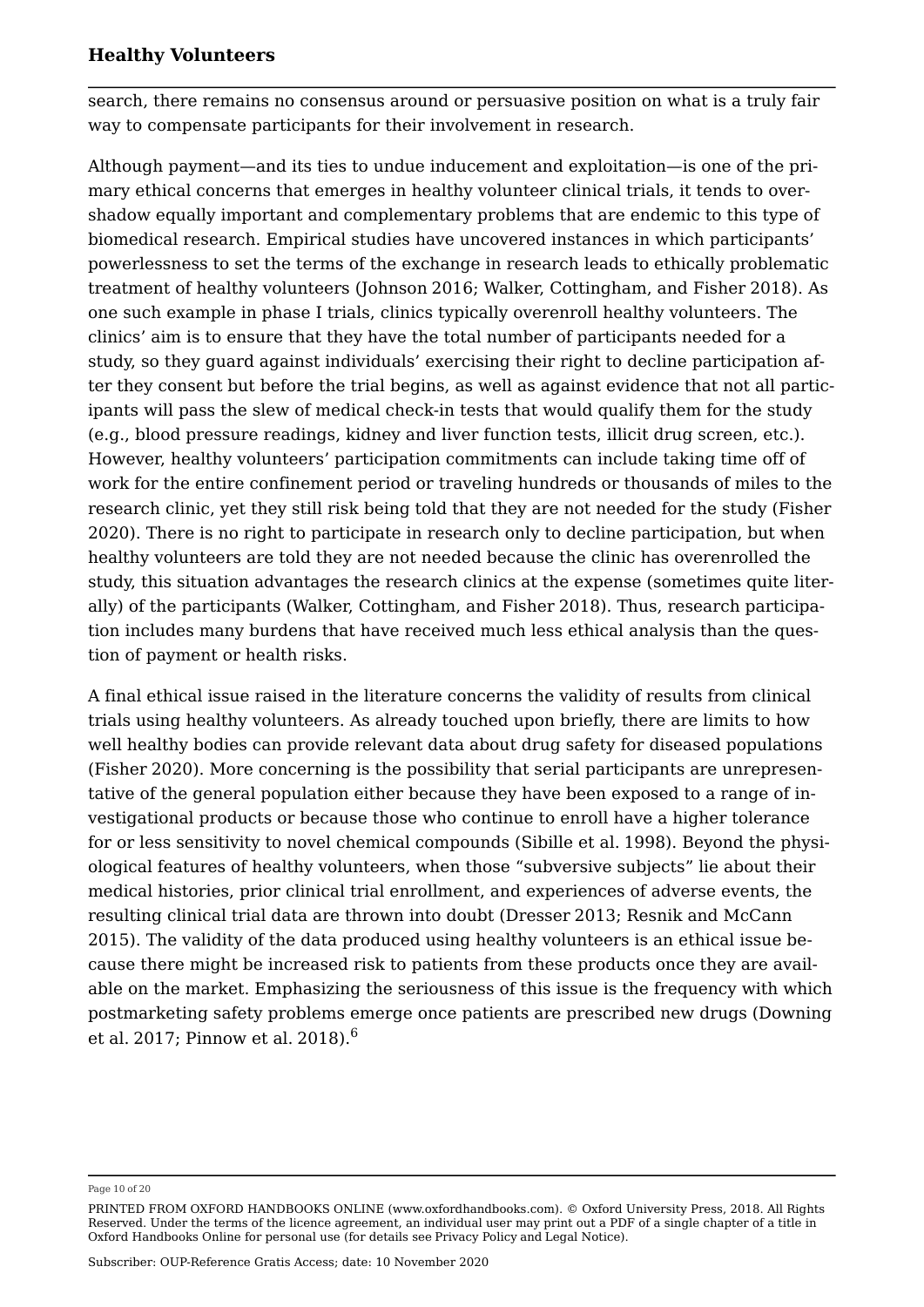## **Conclusion**

The use of healthy volunteers is a fundamental part of the biomedical research enterprise, and current regulatory requirements for testing the safety of new drugs ensure that healthy volunteers will continue to be used in clinical trials. As this chapter has shown, there are arguments advanced in the literature both advocating for why the use of healthy volunteers diminishes ethical concerns in research as well as cautioning how healthy individuals' involvement in research raises thorny ethical issues. However, it would be a mistake to believe they balance out. While there might be justifiable scientific and ethical reasons to use healthy individuals in research, the current political and economic context for their enrollment means that paid research participation creates more ethical problems than it solves (Fisher [2013](#page-12-9)). As ample empirical research has shown, social inequalities motivate much research participation among healthy volunteers in the United States and around the world (Fisher [2020;](#page-12-2) Rajan [2007;](#page-16-11) Cooper [2008](#page-11-11)). As a consequence, attention to research ethics requires the field of bioethics to consider how individuals are vulnerable to exploitation and exposed to risk for the purpose of expedient but possibly invalid—science.

### **References**

<span id="page-10-0"></span>Abadie, Roberto. 2010. *The Professional Guinea Pig: Big Pharma and the Risky World of Human Subjects*. Durham, NC: Duke University Press.

<span id="page-10-2"></span>Abadie, Roberto. 2019. "The Exploitation of Professional 'Guinea Pigs' in the Gig Economy: The Difficult Road from Consent to Justice." *American Journal of Bioethics* 19, no. 9: 37–39.

Adashek, Jacob J., Patricia M. LoRusso, David S. Hong, and Razelle Kurzrock. 2019. "Phase I Trials as Valid Therapeutic Options for Patients with Cancer." *Nature Reviews: Clinical Oncology* 16, no. 12: 773–778.

Anderson, James A., and Jonathan Kimmelman. 2014. "Are Phase 1 Trials Therapeutic? Risk, Ethics, and Division of Labor." *Bioethics* 28, no. 3: 138–146.

<span id="page-10-4"></span>Appelbaum, Paul S., and Charles W. Lidz. 2008. "The Therapeutic Misconception." In *The Oxford Textbook of Clinical Research Ethics*, edited by Ezekiel J. Emanuel, Christine Grady, Robert A. Crouch, Reidar K. Lie, Franklin G. Miller, and David Wendler, 633–644. New York: Oxford University Press.

<span id="page-10-3"></span>Bijker, Else M., Robert W. Sauerwein, and Wiebe E. Bijker. 2016. "Controlled Human Malaria Infection Trials: How Tandems of Trust and Control Construct Scientific Knowledge." *Social Studies of Science* 46, no. 1: 56–86.

<span id="page-10-1"></span>Camporesi, Silvia, and Michael J. McNamee. 2014. "Performance Enhancement, Elite Athletes and Anti Doping Governance: Comparing Human Guinea Pigs in Pharmaceutical Re

Page 11 of 20

PRINTED FROM OXFORD HANDBOOKS ONLINE (www.oxfordhandbooks.com). © Oxford University Press, 2018. All Rights Reserved. Under the terms of the licence agreement, an individual user may print out a PDF of a single chapter of a title in Oxford Handbooks Online for personal use (for details see [Privacy Policy](https://global.oup.com/privacy) and [Legal Notice\)](https://www.oxfordhandbooks.com/page/legal-notice).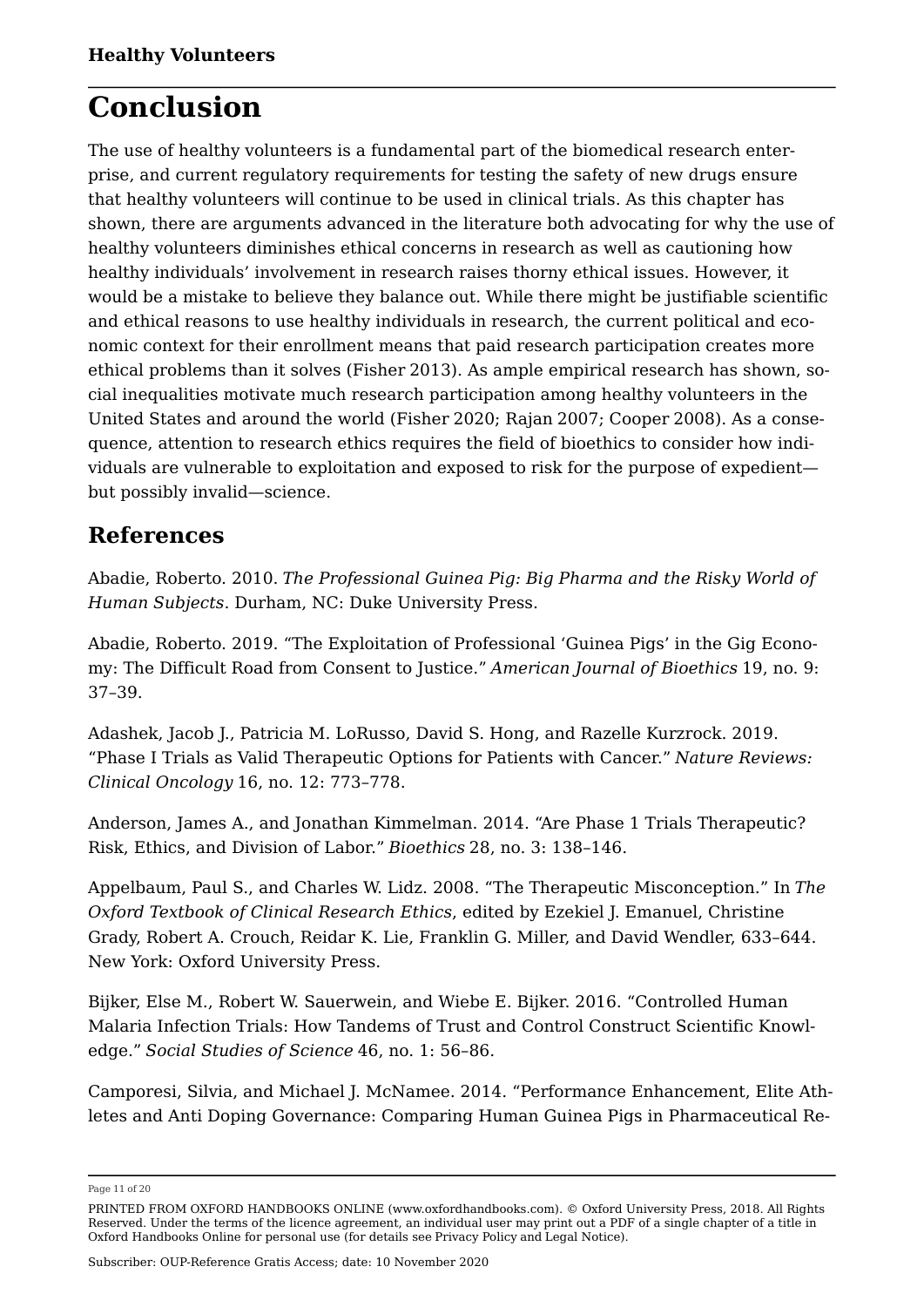search and Professional Sports." *Philosophy, Ethics, and Humanities in Medicine* 9, no. 4: 1–9.

<span id="page-11-8"></span>Chapman, Audrey R. 2011. "Addressing the Ethical Challenges of First-in-Human Trials." *Journal of Clinical Research and Bioethics* 2, no. 4: 113.

<span id="page-11-1"></span>Chen, Alice, Hilary Wright, Hawi Itana, Merina Elahi, Ayomide Igun, Guoxing Soon, Anne R. Pariser, and Emmanuel O. Fadiran. 2018. "Representation of Women and Minorities in Clinical Trials for New Molecular Entities and Original Therapeutic Biologics Approved by FDA CDER from 2013 to 2015." *Journal of Women's Health* 27, no. 4: 418–429.

<span id="page-11-11"></span>Cooper, Melinda. 2008. "Experimental Labour: Offshoring Clinical Trials to China." *East Asian Science, Technology and Society: An International Journal* 2, no. 1: 73–92.

<span id="page-11-2"></span>Corrigan, Oonagh P. 2002a. "'First in Man': The Politics and Ethics of Women in Clinical Drug Trials." *Feminist Review* 72: 40–52.

<span id="page-11-0"></span>Corrigan, Oonagh P. 2002b. "A Risky Business: The Detection of Adverse Drug Reactions in Clinical Trials and Post-Marketing Exercises." *Social Science and Medicine* 55: 497– 507.

<span id="page-11-6"></span>Cottingham, Marci D., and Jill A. Fisher. 2016. "Risk and Emotion among Healthy Volunteers in Clinical Trials." *Social Psychology Quarterly* 79, no. 3: 222–242.

<span id="page-11-5"></span>Devine, Eric G., Megan E. Waters, Megan Putnam, Caitlin Surprise, Katie O'Malley, Courtney Richambault, et al. 2013. "Concealment and Fabrication by Experienced Research Subjects." *Clinical Trials* 10, no. 6: 935–948.

<span id="page-11-9"></span>Dickert, Neal, and Christine Grady. 1999. "What's the Price of a Research Subject? Approaches to Payment for Research Participation." *New England Journal of Medicine* 341, no. 3: 198–203.

<span id="page-11-4"></span>Dickert, Neal W. 2013. "Concealment and Fabrication: The Hidden Price of Payment for Research Participation?" *Clinical Trials* 10, no. 6: 840–841.

<span id="page-11-10"></span>Downing, Nicholas S., Nilay D. Shah, Jenerius A. Aminawung, Alison M. Pease, Jean-David Zeitoun, Harlan M. Krumholz, et al. 2017. "Postmarket Safety Events among Novel Therapeutics Approved by the US Food and Drug Administration between 2001 and 2010." *Journal of the American Medical Association* 317, no. 18: 1854–1863.

<span id="page-11-7"></span>Dresser, Rebecca. 2002. "The Ubiquity and Utility of the Therapeutic Misconception." *Social Philosophy and Policy* 19, no. 2: 271–294.

<span id="page-11-3"></span>Dresser, Rebecca. 2013. "Subversive Subjects: Rule-Breaking and Deception in Clinical Trials." *Journal of Law, Medicine and Ethics* 41, no. 4: 829–840.

Page 12 of 20

PRINTED FROM OXFORD HANDBOOKS ONLINE (www.oxfordhandbooks.com). © Oxford University Press, 2018. All Rights Reserved. Under the terms of the licence agreement, an individual user may print out a PDF of a single chapter of a title in Oxford Handbooks Online for personal use (for details see [Privacy Policy](https://global.oup.com/privacy) and [Legal Notice\)](https://www.oxfordhandbooks.com/page/legal-notice).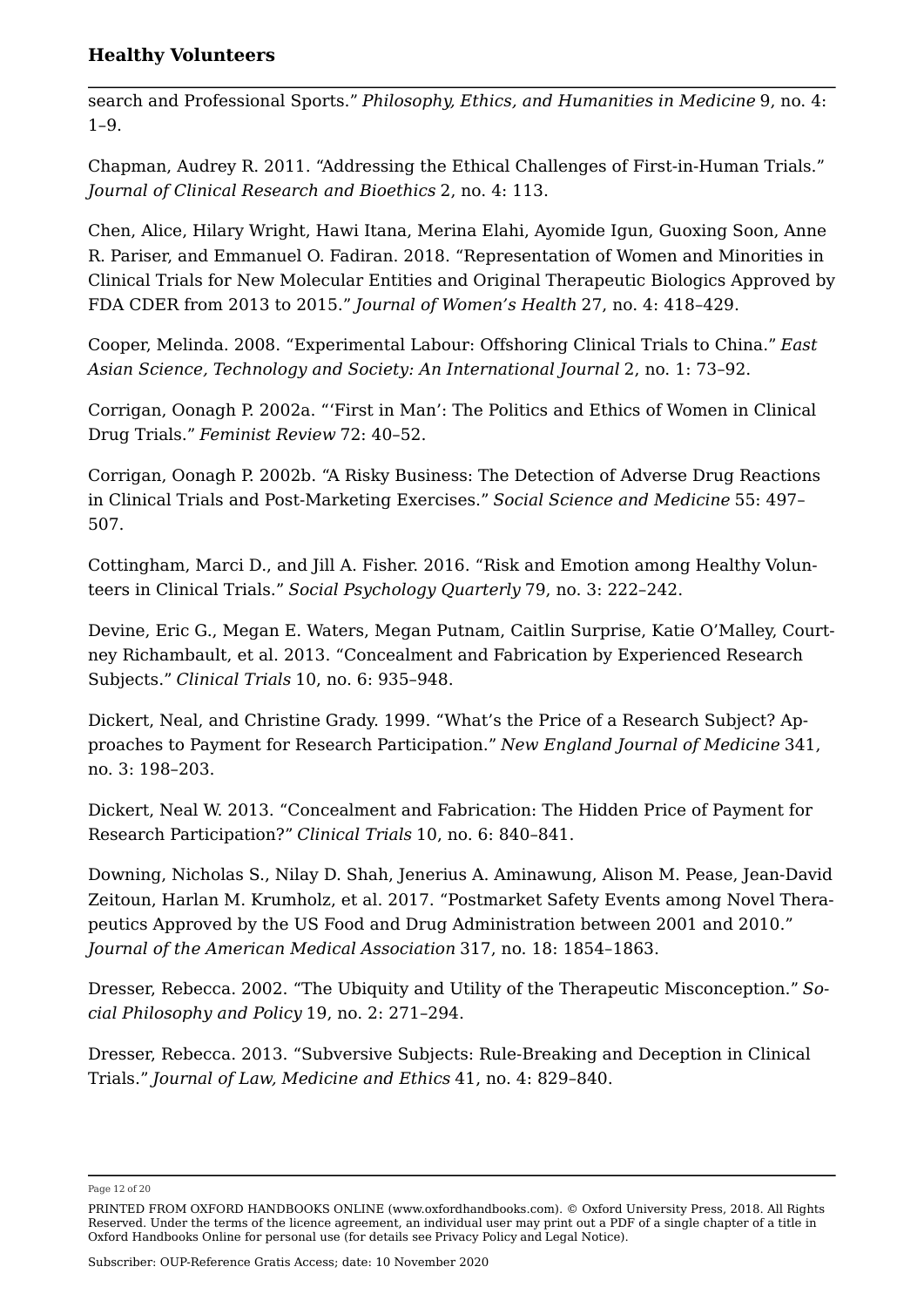<span id="page-12-12"></span>Dunn, Laura B., and Nora E. Gordon. 2005. "Improving Informed Consent and Enhancing Recruitment for Research by Understanding Economic Behavior." *Journal of the American Medical Association* 293, no. 5: 609–612.

<span id="page-12-3"></span>Edelblute, Heather B., and Jill A. Fisher. 2015. "Using 'Clinical Trial Diaries' to Track Patterns of Participation for Serial Healthy Volunteers in U.S. Phase I Studies." *Journal of Empirical Research on Human Research Ethics* 10, no. 1: 65–75.

<span id="page-12-4"></span>Elliott, Carl. 2008. "Guinea-Pigging." *The New Yorker*, January 7, 36–41.

<span id="page-12-1"></span>Elliott, Carl, and Roberto Abadie. 2008. "Exploiting a Research Underclass in Phase 1 Clinical Trials." *New England Journal of Medicine* 358, no. 22: 2316–2317.

<span id="page-12-11"></span>Emanuel, Ezekiel J., Gabriella Bedarida, Kristy Macci, Nicole B. Gabler, Annette Rid, and David Wendler. 2015. "Quantifying the Risks of Non-Oncology Phase I Research in Healthy Volunteers: Meta-Analysis of Phase I Studies." *British Medical Journal* 350: h3271.

<span id="page-12-10"></span>Faden, Ruth R., and Tom L. Beauchamp. 1986. *A History and Theory of Informed Consent*. New York: Oxford University Press.

<span id="page-12-13"></span>Fisher, Jill A. 2007a. "Governing Human Subjects Research in the USA: Individualized Ethics and Structural Inequalities." *Science & Public Policy* 34, no. 2: 117–126.

<span id="page-12-0"></span>Fisher, Jill A. 2007b. "'Ready-to-Recruit' or 'Ready-to-Consent' Populations? Informed Consent and the Limits of Subject Autonomy." *Qualitative Inquiry* 13, no. 6: 875–894.

<span id="page-12-8"></span>Fisher, Jill A. 2009. *Medical Research for Hire: The Political Economy of Pharmaceutical Clinical Trials*. New Brunswick, NJ: Rutgers University Press.

<span id="page-12-9"></span>Fisher, Jill A. 2013. "Expanding the Frame of 'Voluntariness' in Informed Consent: Structural Coercion and the Power of Social and Economic Context." *Kennedy Institute of Ethics Journal* 23, no. 4: 355–379.

<span id="page-12-5"></span>Fisher, Jill A. 2015a. "Feeding and Bleeding: The Institutional Banalization of Risk to Healthy Volunteers in Phase I Pharmaceutical Clinical Trials." *Science, Technology, & Human Values* 40, no. 2: 199–226.

<span id="page-12-6"></span>Fisher, Jill A. 2015b. "Stopped Hearts, Amputated Toes, and NASA: Contemporary Legends among Healthy Volunteers in US Phase I Clinical Trials." *Sociology of Health and Illness* 37, no. 1: 127–142.

<span id="page-12-7"></span>Fisher, Jill A. 2019. "Research Payment and Its Social Justice Concerns." *American Journal of Bioethics* 19, no. 9: 35–36.

<span id="page-12-2"></span>Fisher, Jill A. 2020. *Adverse Events: Race, Inequality, and the Testing of New Pharmaceuticals*. New York: New York University Press.

Page 13 of 20

PRINTED FROM OXFORD HANDBOOKS ONLINE (www.oxfordhandbooks.com). © Oxford University Press, 2018. All Rights Reserved. Under the terms of the licence agreement, an individual user may print out a PDF of a single chapter of a title in Oxford Handbooks Online for personal use (for details see [Privacy Policy](https://global.oup.com/privacy) and [Legal Notice\)](https://www.oxfordhandbooks.com/page/legal-notice).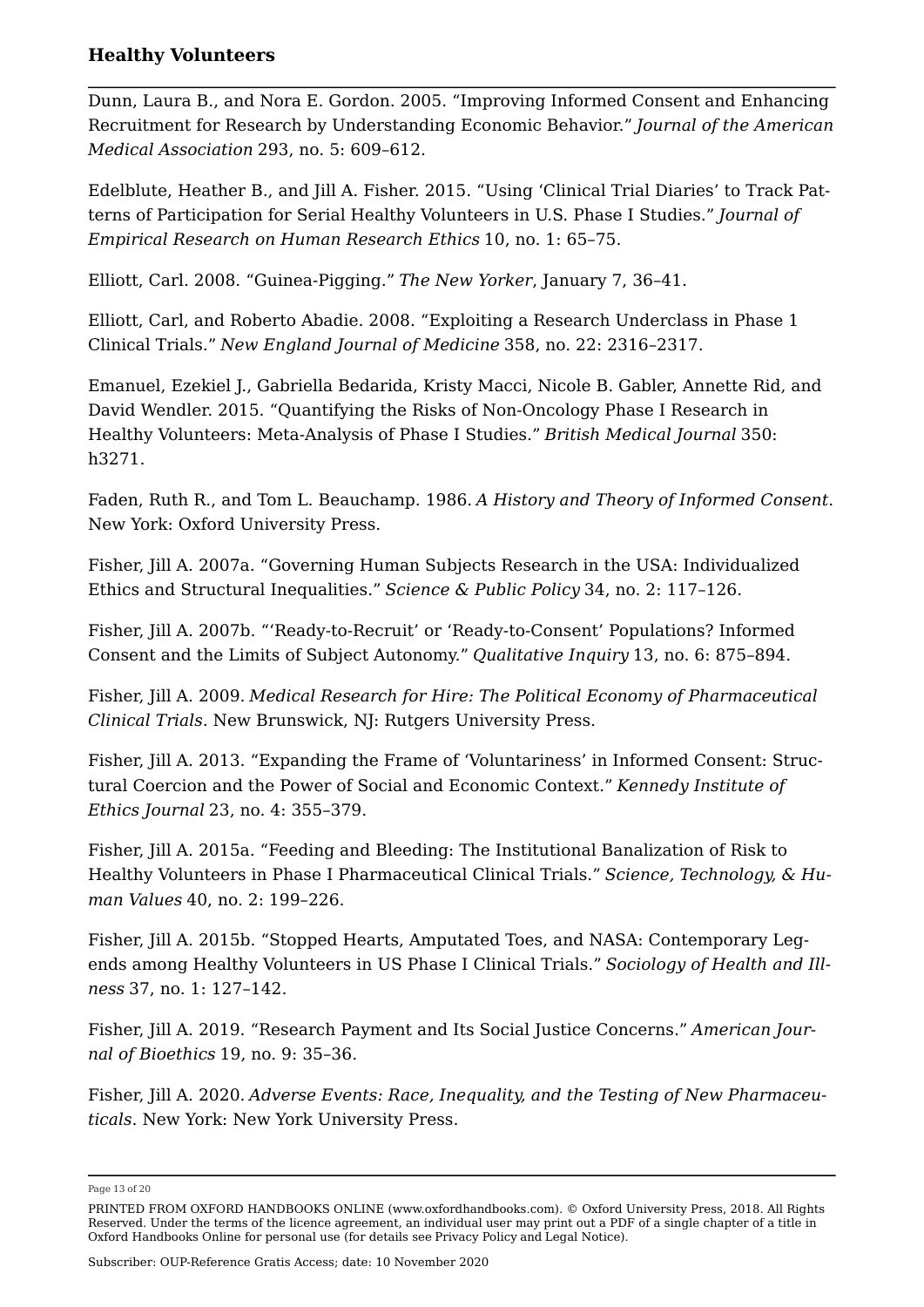<span id="page-13-2"></span>Fisher, Jill A., and Corey A. Kalbaugh. 2011. "Challenging Assumptions about Minority Participation in U.S. Clinical Research." *American Journal of Public Health* 101, no. 12: 2217–2222.

<span id="page-13-1"></span>Fisher, Jill A., Lisa McManus, Megan M. Wood, Marci D. Cottingham, Julianne M. Kalbaugh, Torin Monahan, et al. 2018. "Healthy Volunteers' Perceptions of the Benefits of Their Participation in Phase I Clinical Trials." *Journal of Empirical Research on Human Research Ethics* 13, no. 5: 494–510.

<span id="page-13-6"></span>Fisher, Jill A., Torin Monahan, and Rebecca L. Walker. 2019. "Picking and Choosing among Phase I Trials: A Qualitative Examination of How Healthy Volunteers Understand Study Risks." *Journal of Bioethical Inquiry* 16, no. 4: 535–549.

Fisher, Jill A., and Lorna M. Ronald. 2010. "Sex, Gender, and Pharmaceutical Politics: From Drug Development to Marketing." *Gender Medicine* 7, no. 4: 357–370.

<span id="page-13-4"></span>Fisher, Jill A., and Rebecca L. Walker. 2019. "Advancing Ethics and Policy for Healthy-Volunteer Research through a Model-Organism Framework." *Ethics and Human Research* 41, no. 1: 4–14.

<span id="page-13-11"></span>Gelinas, Luke, Emily A. Largent, I. Glenn Cohen, Susan Kornetsky, Barbara E. Bierer, and Holly Fernandez Lynch. 2018. "A Framework for Ethical Payment to Research Participants." *New England Journal of Medicine* 378, no. 8: 766–771.

<span id="page-13-10"></span>Grady, Christine. 2005. "Payment of Clinical Research Subjects." *Journal of Clinical Investigation* 115, no. 7: 1681–1687.

<span id="page-13-3"></span>Grady, Christine, Gabriella Bedarida, Ninet Sinaii, Mark Anthony Gregorio, and Ezekiel J. Emanuel. 2017. "Motivations, Enrollment Decisions, and Socio-Demographic Characteristics of Healthy Volunteers in Phase 1 Research." *Clinical Trials* 14, no. 5: 526–536.

<span id="page-13-0"></span>Griffin, John P., John Posner, and Geoffrey R. Barker. 2013. *The Textbook of Pharmaceutical Medicine*. 7th ed. Hoboken, NJ: Wiley-Blackwell.

<span id="page-13-9"></span>Halpern, Scott D., Jason H. T. Karlawish, David Casarett, Jesse A. Berlin, and David A. Asch. 2004. "Empirical Assessment of Whether Moderate Payments Are Undue or Unjust Inducements for Participation in Clinical Trials." *Archives of Internal Medicine* 164: 801– 803.

<span id="page-13-7"></span>Harris, G. 2004. "Student, 19, in Trial of New Antidepressant Commits Suicide." *New York Times*, February 12, A30.

<span id="page-13-8"></span>Hawkes, Nigel. 2016. "French Drug Trial Had Three Major Failings, Says Initial Report." *British Medical Journal* 352: i784.

<span id="page-13-5"></span>Henderson, Gail E., Michele M. Easter, Catherine Zimmer, Nancy M. P. King, Arlene M. Davis, Barbra Bluestone Rothschild, et al. 2006. "Therapeutic Misconception in Early Phase Gene Transfer Trials." *Social Science and Medicine* 62, no. 1: 239–253.

Page 14 of 20

PRINTED FROM OXFORD HANDBOOKS ONLINE (www.oxfordhandbooks.com). © Oxford University Press, 2018. All Rights Reserved. Under the terms of the licence agreement, an individual user may print out a PDF of a single chapter of a title in Oxford Handbooks Online for personal use (for details see [Privacy Policy](https://global.oup.com/privacy) and [Legal Notice\)](https://www.oxfordhandbooks.com/page/legal-notice).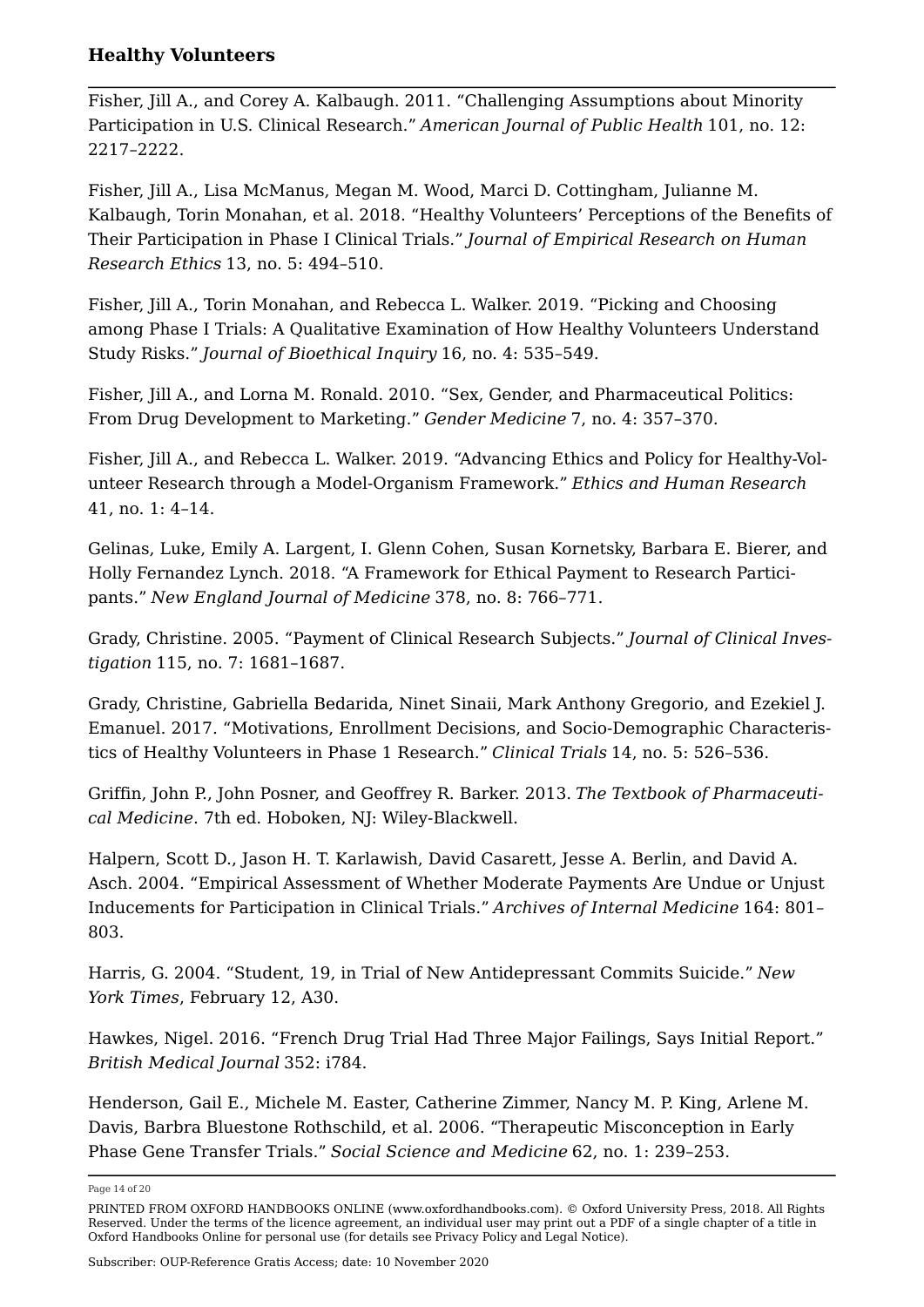<span id="page-14-9"></span>Iltis, Ana S. 2009. "Payments to Normal Healthy Volunteers in Phase 1 Trials: Avoiding Undue Influence While Distributing Fairly the Burdens of Research Participation." *Journal of Medicine and Philosophy* 34, no. 1: 68–90.

<span id="page-14-0"></span>Jain, Nupur, Marci D. Cottingham, and Jill A. Fisher. 2020. "Disadvantaged, Outnumbered, and Discouraged: Women's Experiences as Healthy Volunteers in U.S. Phase I Trials." *Critical Public Health* 30, no. 2: 141–152.

<span id="page-14-2"></span>Johnson, Rebecca A. 2016. "From Altruists to Workers: What Claims Should Healthy Participants in Phase I Trials Have Against Trial Employers?" In *Ethics and Governance of Biomedical Research: Theory and Practice*, edited by Daniel Strech and Marcel Mertz, 29–45. New York: Springer.

<span id="page-14-7"></span>Johnson, Rebecca A., Annette Rid, Ezekiel Emanuel, and David Wendler. 2016. "Risks of Phase I Research with Healthy Participants: A Systematic Review." *Clinical Trials* 13, no. 2: 149–160.

<span id="page-14-4"></span>Kalleberg, Arne L. 2011. *Good Jobs, Bad Jobs: The Rise of Polarized and Precarious Employment Systems in the United States, 1970s–2000s*. New York: Russell Sage Foundation.

<span id="page-14-6"></span>Karakunnel, Joyson J., Nam Bui, Latha Palaniappan, Keith T. Schmidt, Kenneth W. Mahaffey, Briggs Morrison, et al. 2018. "Reviewing the Role of Healthy Volunteer Studies in Drug Development." *Journal of Translational Medicine* 16, no. 1: 336.

<span id="page-14-5"></span>Klein, Jason E., and Alan R. Fleischman. 2002. "The Private Practicing Physician-Investigator: Ethical Implications of Clinical Research in the Office Setting." *Hastings Center Report* 32, no. 4: 22–26.

<span id="page-14-8"></span>Kolata, Gina. 2001. "Johns Hopkins Death Brings Halt to U.S.-Financed Human Studies." *New York Times*, July 20, A1, A18. Accessed March 9, 2017. **[http://www.nytimes.com/](http://www.nytimes.com/2001/07/20/us/johns-hopkins-death-brings-halt-to-us-financed-human-studies.html) [2001/07/20/us/johns-hopkins-death-brings-halt-to-us-financed-human](http://www.nytimes.com/2001/07/20/us/johns-hopkins-death-brings-halt-to-us-financed-human-studies.html)[studies.html](http://www.nytimes.com/2001/07/20/us/johns-hopkins-death-brings-halt-to-us-financed-human-studies.html)**.

<span id="page-14-1"></span>Kraft, Stephanie A., Devan M. Duenas, James G. Kublin, Kelly J. Shipman, Sean C. Murphy, and Seema K. Shah. 2019. "Exploring Ethical Concerns about Human Challenge Studies: A Qualitative Study of Controlled Human Malaria Infection Study Participants' Motivations and Attitudes." *Journal of Empirical Research on Human Research Ethics* 14, no. 1: 49–60.

<span id="page-14-3"></span>Kupetsky-Rincon, E. A., and W. K. Kraft. 2012. "Healthy Volunteer Registries and Ethical Research Principles." *Clinical Pharmacology and Therapeutics* 91, no. 6: 965–968.

<span id="page-14-10"></span>Largent, Emily, and Holly Fernandez Lynch. 2017. "Paying Research Participants: The Outsized Influence of 'Undue Influence.'" *Hastings Center Report* 39, no. 4: 1–9.

<span id="page-14-11"></span>Largent, Emily A., and Holly Fernandez Lynch. 2019. "Making the Case for Completion Bonuses in Clinical Trials." *Clinical Trials* 16, no. 2: 176–182.

Page 15 of 20

PRINTED FROM OXFORD HANDBOOKS ONLINE (www.oxfordhandbooks.com). © Oxford University Press, 2018. All Rights Reserved. Under the terms of the licence agreement, an individual user may print out a PDF of a single chapter of a title in Oxford Handbooks Online for personal use (for details see [Privacy Policy](https://global.oup.com/privacy) and [Legal Notice\)](https://www.oxfordhandbooks.com/page/legal-notice).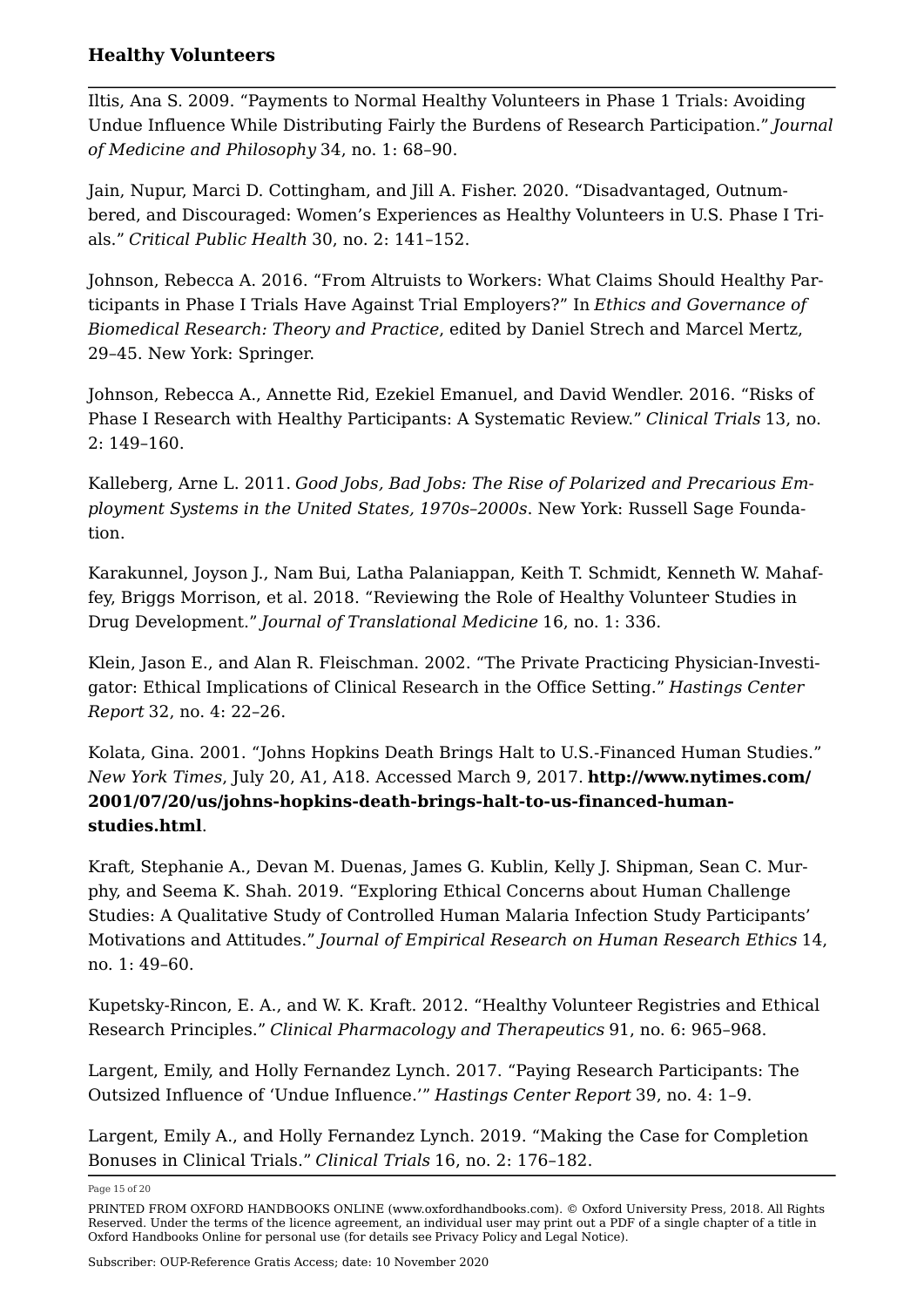<span id="page-15-2"></span>Lemmens, Trudo, and Carl Elliott. 1999. "Guinea Pigs on the Payroll: The Ethics of Paying Research Subjects." *Accountability in Research* 7, no. 1: 3–20.

<span id="page-15-3"></span>Lemmens, Trudo, and Carl Elliott. 2001. "Justice for the Professional Guinea Pig." *American Journal of Bioethics* 1, no. 2: 51–53.

<span id="page-15-4"></span>Malmqvist, Erik. 2019. "'Paid to Endure': Paid Research Participation, Passivity, and the Goods of Work." *American Journal of Bioethics* 19, no. 9: 11–20.

<span id="page-15-0"></span>Mazure, Carolyn M., and Daniel P. Jones. 2015. "Twenty Years and Still Counting: Including Women as Participants and Studying Sex and Gender in Biomedical Research." *BMC Women's Health* 15, no. 1: 94.

<span id="page-15-6"></span>McManus, Lisa, and Jill A. Fisher. 2018. "To Report or Not to Report: Exploring Healthy Volunteers' Rationales for Disclosing Adverse Events in Phase I Drug Trials." *AJOB Empirical Bioethics* 9, no. 2: 82–90.

<span id="page-15-7"></span>McNeil, Donald G., Jr. 2017. "They Swallowed Live Typhoid Bacteria—On Purpose." *New York Times*, October 3, 3D. Accessed September 29, 2019. **[https://www.nytimes.com/](https://www.nytimes.com/2017/09/28/health/typhoid-vaccine-trial.html?smprod=nytcore-iphone&smid=nytcore-iphone-share) [2017/09/28/health/typhoid-vaccine-trial.html?smprod=nytcore](https://www.nytimes.com/2017/09/28/health/typhoid-vaccine-trial.html?smprod=nytcore-iphone&smid=nytcore-iphone-share)[iphone&smid=nytcore-iphone-share](https://www.nytimes.com/2017/09/28/health/typhoid-vaccine-trial.html?smprod=nytcore-iphone&smid=nytcore-iphone-share)**.

<span id="page-15-1"></span>McNeill, Paul. 1997. "Paying People to Participate in Research: Why Not?" *Bioethics* 11, no. 5: 390–396.

Miller, Matthew. 2000. "Phase I Cancer Trials: A Collusion of Misunderstanding." *Hastings Center Report* 30, no. 4: 34–43.

<span id="page-15-5"></span>Monahan, Torin, and Jill A. Fisher. 2015. "'I'm Still a Hustler': Entrepreneurial Responses to Precarity by Participants in Phase I Clinical Trials." *Economy and Society* 44, no. 4: 545–566.

<span id="page-15-8"></span>Monahan, Torin, and Jill A. Fisher. 2020. "Sacrificial Labour: Social Inequality, Identity Work, and the Damaging Pursuit of Elusive Futures." *Work, Employment and Society* 34, no. 3: 441–456.

Parkinson, Chris, Kate E. Thomas, and Cyndy E. Lumley. 1997. "Reproductive Toxicity Testing of Pharmaceutical Compounds to Support the Inclusion of Women in Clinical Trials." *Human and Experimental Toxicology* 16, no. 5: 239–246.

<span id="page-15-9"></span>Phillips, Trisha. 2011. "Exploitation in Payments to Research Subjects." *Bioethics* 25, no. 4: 209–219.

<span id="page-15-10"></span>Pinnow, Ellen, Sania Amr, Søren M. Bentzen, Sonja Brajovic, Laura Hungerford, Diane Marie St. George, et al. 2018. "Postmarket Safety Outcomes for New Molecular Entity (NME) Drugs Approved by the Food and Drug Administration between 2002 and 2014." *Clinical Pharmacology & Therapeutics* 104, no. 2: 390–400.

Page 16 of 20

PRINTED FROM OXFORD HANDBOOKS ONLINE (www.oxfordhandbooks.com). © Oxford University Press, 2018. All Rights Reserved. Under the terms of the licence agreement, an individual user may print out a PDF of a single chapter of a title in Oxford Handbooks Online for personal use (for details see [Privacy Policy](https://global.oup.com/privacy) and [Legal Notice\)](https://www.oxfordhandbooks.com/page/legal-notice).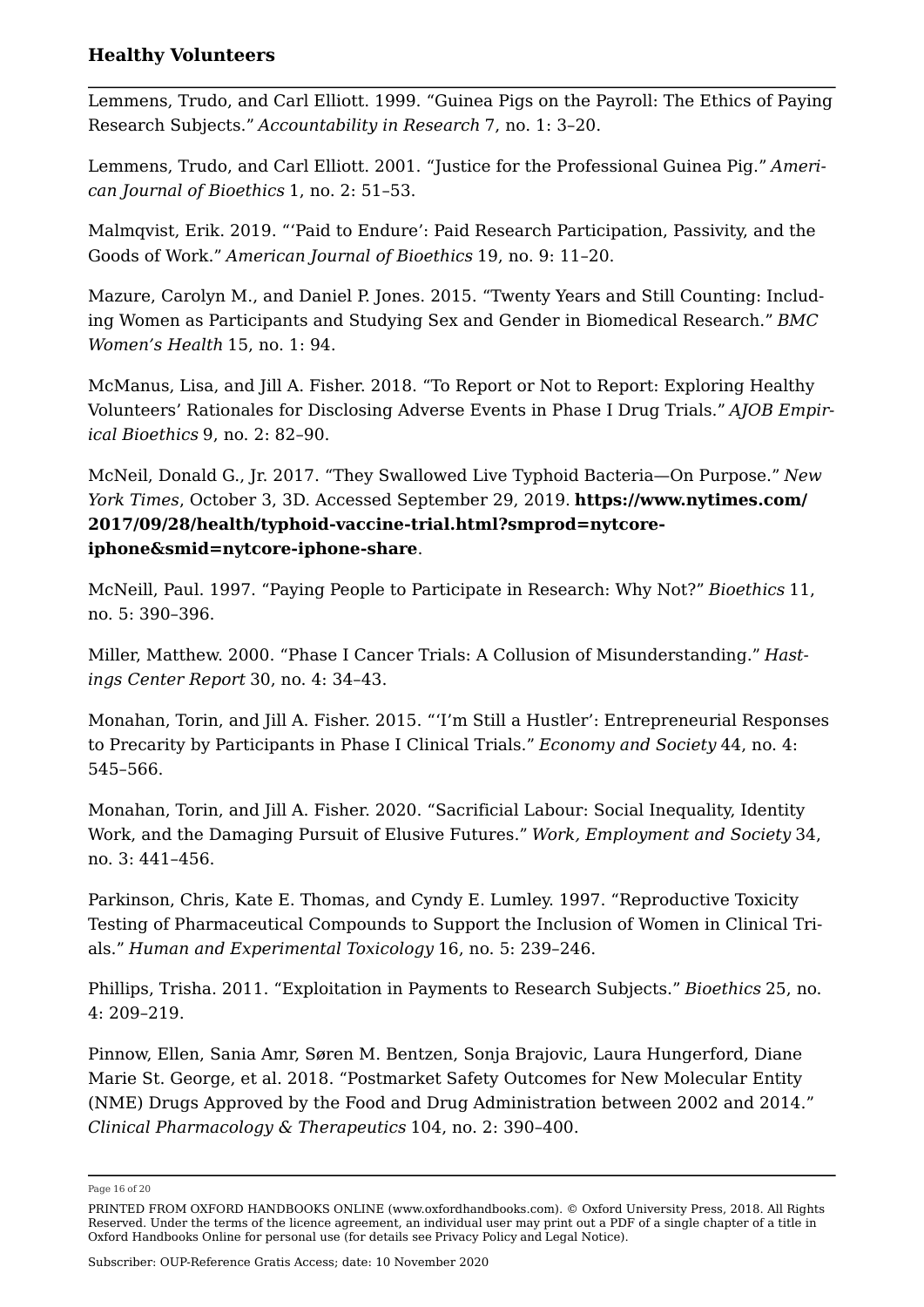<span id="page-16-10"></span>Rabin, Cheryl, and Nili Tabak. 2006. "Healthy Participants in Phase I Clinical Trials: The Quality of Their Decision to Take Part." *Journal of Clinical Nursing* 15, no. 8: 971–979.

<span id="page-16-11"></span>Rajan, Kaushik Sunder. 2007. "Experimental Values: Indian Clinical Trials and Surplus Health." *New Left Review* 45, May–June: 67–88.

<span id="page-16-8"></span>Resnik, David B. 2001. "Research Participation and Financial Inducements." *American Journal of Bioethics* 1, no. 2: 54–56.

<span id="page-16-5"></span>Resnik, David B., and Greg Koski. 2011. "A National Registry for Healthy Volunteers in Phase 1 Clinical Trials." *Journal of the American Medical Association* 305, no. 12: 1236– 1237.

<span id="page-16-6"></span>Resnik, David B., and David J. McCann. 2015. "Deception by Research Participants." *New England Journal of Medicine* 373, no. 13: 1192–1193.

<span id="page-16-3"></span>Różyńska, Joanna. 2018. "What Makes Clinical Labour Different? The Case of Human Guinea Pigging." *Journal of Medical Ethics* 44, no. 9: 638–642.

<span id="page-16-9"></span>Sibille, M., N. Deigat, A. Janin, S. Kirkesseli, and D. Vital Durand. 1998. "Adverse Events in Phase-I Studies: A Report in 1015 Healthy Volunteers." *European Journal of Clinical Pharmacology* 54, no. 1: 13–20.

Sofaer, Neema, and Daniel Strech. 2011. "Reasons Why Post-Trial Access to Trial Drugs Should, or Need Not be Ensured to Research Participants: A Systematic Review." *Public Health Ethics* 4, no. 2: 160–184.

<span id="page-16-0"></span>Sommer, Mary M., Mark Ammann, Ulf B. Hillgren, Kathleen J. Kovacs, and Keith Wilner. 2010. "First-in-Human Regulatory Submissions." In *Early Drug Development: Strategies and Routes to First-in-Human Trials*, edited by Mitchell N. Cayen, 543–593. Hoboken, NJ: Wiley.

<span id="page-16-4"></span>Stones, M., and J. McMillan. 2010. "Payment for Participation in Research: A Pursuit for the Poor?" *Journal of Medical Ethics* 36: 34–36.

<span id="page-16-2"></span>Stunkel, Leanne, and Christine Grady. 2011. "More than the Money: A Review of the Literature Examining Healthy Volunteer Motivations." *Contemporary Clinical Trials* 32, no. 3: 342–352.

<span id="page-16-1"></span>Talbot, J., and M. D. B. Stephens. 2004. "Clinical Trials: Collection of Safety Data and Establishing the Adverse Drug Reaction Profile." In *Stephens' Detection of New Adverse Drug Reactions*, edited by John Talbot and Patrick Waller, 167–242. Hoboken, NJ: John Wiley & Sons.

<span id="page-16-7"></span>Thernstrom, Stephan, and Abigail Thernstrom. 2009. *America in Black and White: One Nation, Indivisible*. New York: Simon & Schuster.

Page 17 of 20

Subscriber: OUP-Reference Gratis Access; date: 10 November 2020

PRINTED FROM OXFORD HANDBOOKS ONLINE (www.oxfordhandbooks.com). © Oxford University Press, 2018. All Rights Reserved. Under the terms of the licence agreement, an individual user may print out a PDF of a single chapter of a title in Oxford Handbooks Online for personal use (for details see [Privacy Policy](https://global.oup.com/privacy) and [Legal Notice\)](https://www.oxfordhandbooks.com/page/legal-notice).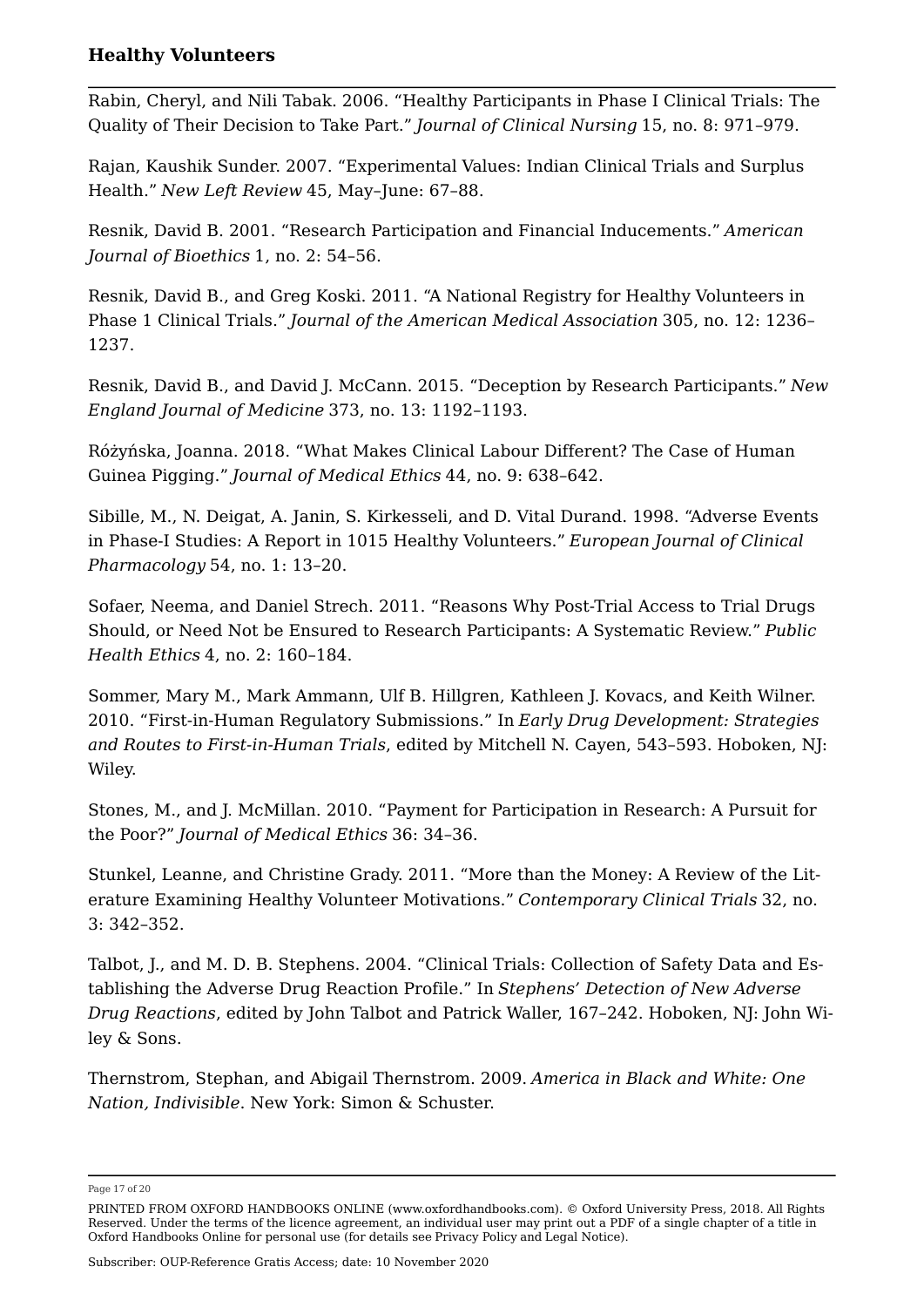<span id="page-17-2"></span>Tishler, Carl L., and Suzanne Bartholomae. 2003. "Repeat Participation among Normal Healthy Research Volunteers: Professional Guinea Pigs in Clinical Trials?" *Perspectives in Biology and Medicine* 46, no. 4: 508–520.

<span id="page-17-7"></span>US Food and Drug Administration. 2018. "Information Sheet Guidance for Institutional Review Boards (IRBs), Clinical Investigators, and Sponsors: Payment to Research Subjects." Accessed September 24, 2020. **[http://www.fda.gov/RegulatoryInformation/](http://www.fda.gov/RegulatoryInformation/Guidances/ucm126429.htm) [Guidances/ucm126429.htm](http://www.fda.gov/RegulatoryInformation/Guidances/ucm126429.htm)**

<span id="page-17-8"></span>van Gerven, Joop, and Milton Bonelli. 2018. "Commentary on the EMA Guideline on Strategies to Identify and Mitigate Risks for First‐in‐Human and Early Clinical Trials with Investigational Medicinal Products." *British Journal of Clinical Pharmacology* 84, no. 7: 1401–1409.

<span id="page-17-3"></span>Walker, Rebecca L., Marci D. Cottingham, and Jill A. Fisher. 2018. "Serial Participation and the Ethics of Phase 1 Healthy Volunteer Research." *Journal of Medicine and Philosophy* 43, no. 1: 83–114.

<span id="page-17-1"></span>Weinstein, Matthew. 2001. "A Public Culture for Guinea Pigs: U.S. Human Research Subjects after the Tuskegee Study." *Science as Culture* 10, no. 2: 195–223.

<span id="page-17-10"></span>Wertheimer, Alan. 1999. *Exploitation*. Princeton, NJ: Princeton University Press.

<span id="page-17-5"></span>Williams, Quintin, and Jill A. Fisher. 2018. "Captive to the Clinic: Phase I Clinical Trials as Temporal Total Institutions." *Sociological Inquiry* 88, no. 4: 724–748.

<span id="page-17-9"></span>Wood, Alastair J. J., and Janet Darbyshire. 2006. "Injury to Research Volunteers: The Clinical-Research Nightmare." *New England Journal of Medicine* 354, no. 18: 1869–1871.

<span id="page-17-4"></span>Zvonareva, Olga, Igor Pimenov, Natalia Kutishenko, Igor Mareev, Sergey Martsevich, and Evgeny Kulikov. 2019. "Informal Professionalization of Healthy Participants in Phase I Clinical Trials in Russia." *Clinical Trials* 16, no. 6: 563–570.

### **Notes:**

<span id="page-17-0"></span>([1.](#page-1-0)) For many investigational drugs and vaccines, human trials commence before nonhuman animal studies are completed. In particular, reproductive toxicity studies have often not been done prior to human trials, so the effects of the investigational agent on fetal development are unknown. Without animal data suggesting that there would be no fetal harm, investigators opt to exclude women of childbearing potential from studies (Parkinson, Thomas, and Lumley [1997\)](https://www.oxfordhandbooks.com/view/10.1093/oxfordhb/9780190947750.001.0001/oxfordhb-9780190947750-e-39#oxfordhb-9780190947750-e-39-bibItem-69). In this way, investigators and pharmaceutical companies prioritize the protection of hypothetical fetuses over the acquisition of data about sexbased drug responses (Corrigan [2002a;](https://www.oxfordhandbooks.com/view/10.1093/oxfordhb/9780190947750.001.0001/oxfordhb-9780190947750-e-39#oxfordhb-9780190947750-e-39-bibItem-11) Fisher and Ronald [2010\)](https://www.oxfordhandbooks.com/view/10.1093/oxfordhb/9780190947750.001.0001/oxfordhb-9780190947750-e-39#oxfordhb-9780190947750-e-39-bibItem-37).

<span id="page-17-6"></span>([2.](#page-4-0)) An important exception to the use of patients in safety trials is oncology phase I trials. These safety trials often enroll cancer patients who have exhausted their other treatment options. While enrolling in a phase I trial is not seen as therapeutic for cancer pa

Page 18 of 20

PRINTED FROM OXFORD HANDBOOKS ONLINE (www.oxfordhandbooks.com). © Oxford University Press, 2018. All Rights Reserved. Under the terms of the licence agreement, an individual user may print out a PDF of a single chapter of a title in Oxford Handbooks Online for personal use (for details see [Privacy Policy](https://global.oup.com/privacy) and [Legal Notice\)](https://www.oxfordhandbooks.com/page/legal-notice).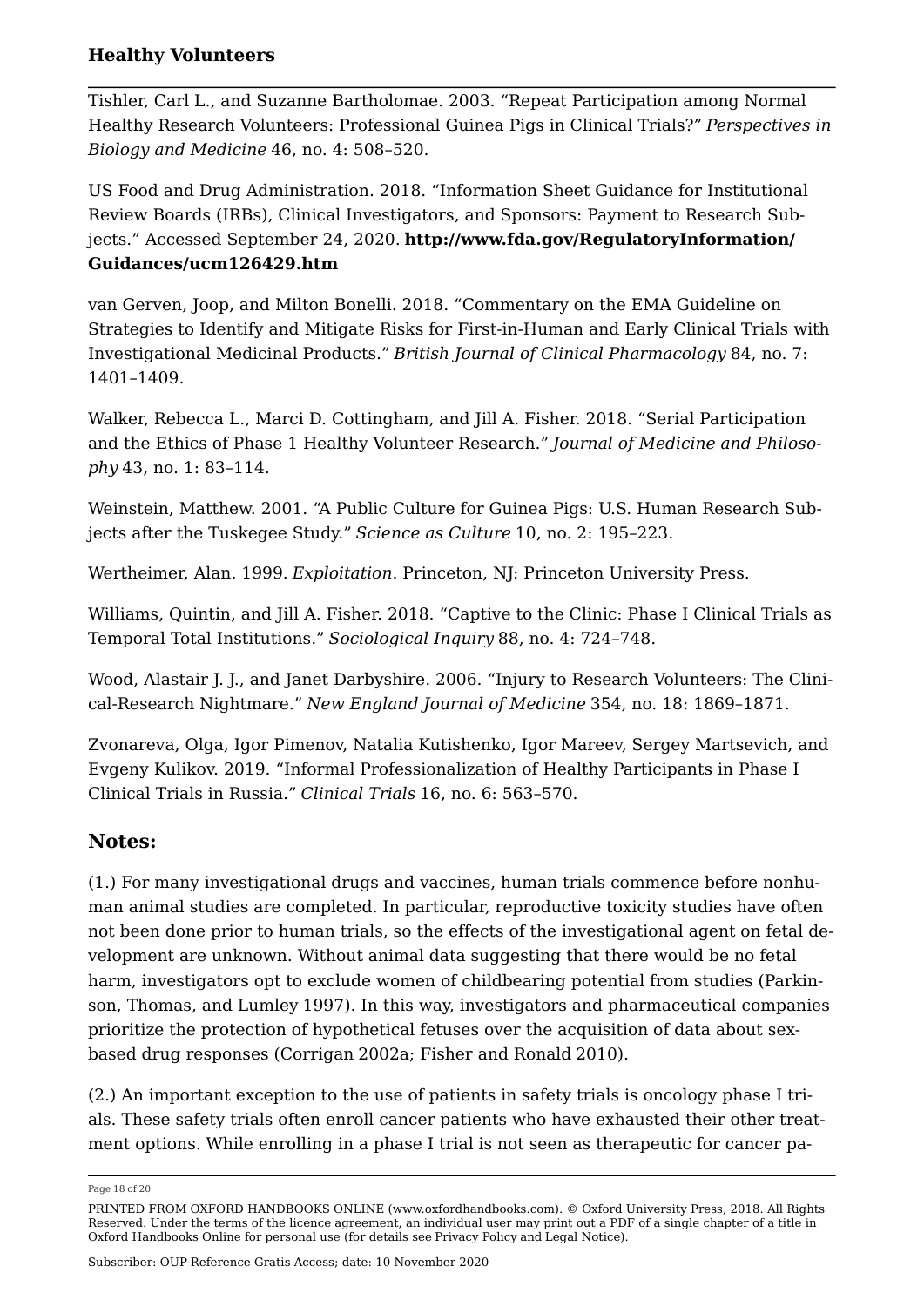tients, the trials often do simultaneously collect preliminary data on a therapy's potential to shrink a tumor (Adashek et al. [2019\)](https://www.oxfordhandbooks.com/view/10.1093/oxfordhb/9780190947750.001.0001/oxfordhb-9780190947750-e-39#oxfordhb-9780190947750-e-39-bibItem-3). These clinical trials nonetheless generate ethical concerns regarding patients' expectations of benefit (Anderson and Kimmelman [2014](https://www.oxfordhandbooks.com/view/10.1093/oxfordhb/9780190947750.001.0001/oxfordhb-9780190947750-e-39#oxfordhb-9780190947750-e-39-bibItem-4); Miller [2000](https://www.oxfordhandbooks.com/view/10.1093/oxfordhb/9780190947750.001.0001/oxfordhb-9780190947750-e-39#oxfordhb-9780190947750-e-39-bibItem-66)).

<span id="page-18-0"></span>([3.](#page-6-0)) Without a single centralized database that tracks study enrollment, investigators typically have to ask participants the date of their last clinical trial. In at least some instances, the information that participants provide is contradicted by the physical evidence of trial participation on their bodies. Research staff have noted fresh venipuncture marks on healthy volunteers' arms and adhesive from electrocardiograms on their chests (Fisher [2020](https://www.oxfordhandbooks.com/view/10.1093/oxfordhb/9780190947750.001.0001/oxfordhb-9780190947750-e-39#oxfordhb-9780190947750-e-39-bibItem-33)). Nonetheless, research staff often do not feel as though it is their right or duty to challenge the information that participants give them. While ignoring washout periods helps healthy volunteers earn more money from clinical research, it also facilitates recruitment, lessening the barriers to clinics of filling their studies.

<span id="page-18-1"></span>([4.\)](#page-6-1) Of course, it would be challenging to do such a study unless healthy volunteers were honest about the specific ways in which they failed to follow or blatantly disregarded trial protocols. It might take independent investigators to carry out such a study. They would have to guarantee participants' confidentiality in order to collect data on rule-breaking, but this would raise other ethical questions about what their responsibility was to report behavior that they believed jeopardized healthy volunteers' safety or undermined the validity of the clinical trials in which those healthy volunteers had participated.

<span id="page-18-2"></span>([5.](#page-8-0)) In research on patient populations, some have argued that investigators should provide post-trial access to healthcare, including, but not exclusively, access to an investigational drug, in order to make clinical trials in resource-poor contexts more ethical (Sofaer and Strech [2011](https://www.oxfordhandbooks.com/view/10.1093/oxfordhb/9780190947750.001.0001/oxfordhb-9780190947750-e-39#oxfordhb-9780190947750-e-39-bibItem-79)). In this way, exploitation of disadvantaged groups would be mitigated by their access to medical care beyond the constraints and time period of a research protocol. In the case of healthy volunteer research, there is no analogous "benefit" that could be extended to participants.

<span id="page-18-3"></span>([6.\)](#page-9-0) It should be noted that even trials on patients have limited ability to discern all the safety issues that can emerge from an investigational drug. Many serious adverse reactions are quite rare and only manifest (or can be shown to have been caused by the therapy) once a product has been approved for the market and is widely used in clinical practice. Depending on the nature of these adverse reactions, a product might be removed from the market altogether or subject to more labeling requirements about its safety profile and risks. One study on drugs approved for the US market indicated that one-third of these products generated sufficient adverse reactions to lead to safety communications, black-box warnings, or market withdrawals (Downing et al. [2017](https://www.oxfordhandbooks.com/view/10.1093/oxfordhb/9780190947750.001.0001/oxfordhb-9780190947750-e-39#oxfordhb-9780190947750-e-39-bibItem-17)).

Page 19 of 20

PRINTED FROM OXFORD HANDBOOKS ONLINE (www.oxfordhandbooks.com). © Oxford University Press, 2018. All Rights Reserved. Under the terms of the licence agreement, an individual user may print out a PDF of a single chapter of a title in Oxford Handbooks Online for personal use (for details see [Privacy Policy](https://global.oup.com/privacy) and [Legal Notice\)](https://www.oxfordhandbooks.com/page/legal-notice).